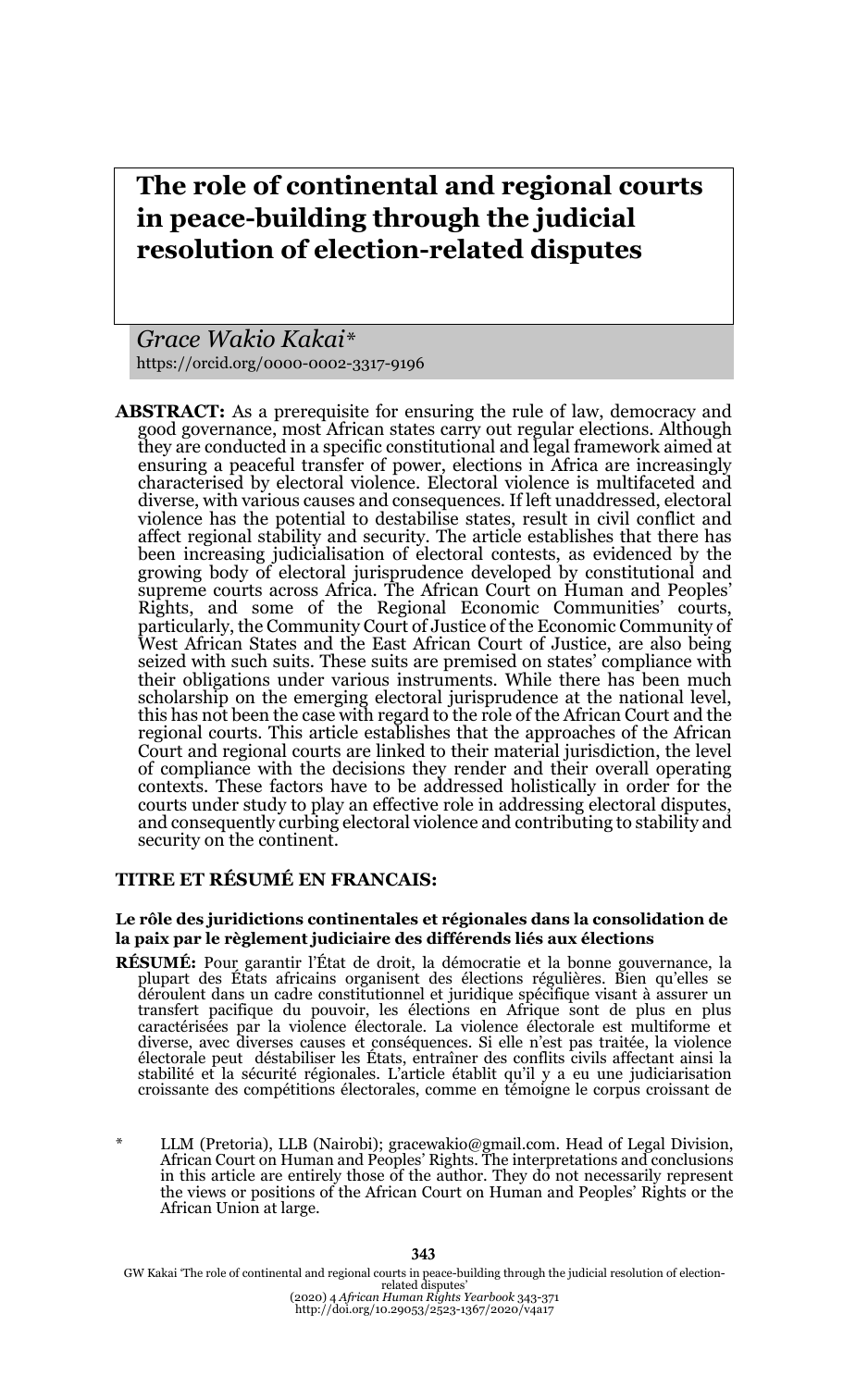344 *Kakai/Role of continental and regional courts in peace-building with election-related disputes*

jurisprudence électorale développée par les cours constitutionnelles et suprêmes à travers l'Afrique. La Cour africaine des droits de l'homme et des peuples et certains tribunaux des Communautés économiques régionales, en particulier la Cour de justice communautaire de la Communauté économique des États de l'Afrique de l'Ouest et la Cour de justice de l'Afrique de l'Est sont également saisis de telles affaires. Ces affaires sont fondées sur le respect par les États de leurs obligations en vertu de divers instruments, en particulier la Charte africaine des droits de l'homme et des peuples, la Charte africaine de la démocratie, des élections et de la bonne gouvernance ainsi que le Protocole de la Communauté économique des États de l'Afrique de l'Ouest sur la démocratie et la bonne gouvernance et le Traité instituant la Communauté de l'Afrique de l'Est. Bien qu'il y ait eu suffisamment de recherches sur la jurisprudence électorale émergente au niveau national, cela n'a pas été le cas en ce qui concerne le rôle de la Cour africaine et des tribunaux régionaux. Cet article établit que les démarches des différentes juridictions régionales sont liées à leur compétence matérielle, au niveau du respect des décisions qu'elles rendent et à leurs contextes généraux de fonctionnement. Ces facteurs doivent être traités de manière holistique pour que les tribunaux étudiés puissent jouer un rôle efficace dans le règlement des conflits électoraux, et par conséquent enrayer la violence électorale et contribuer à la stabilité et à la sécurité sur le continent.

**KEY WORDS:** Electoral violence, electoral disputes, electoral jurisprudence, peace-building, regional courts, African Court

#### **CONTENT:**

| 1              | Introduction                                                                |  |
|----------------|-----------------------------------------------------------------------------|--|
| $\mathbf{2}$   | Causes and consequences of electoral violence in Africa  346                |  |
|                | 2.1                                                                         |  |
|                | 2.2                                                                         |  |
| 3              |                                                                             |  |
| $\overline{4}$ | African Court's role in the prevention and mitigation of electoral          |  |
|                | conflicts<br>352                                                            |  |
|                | 4.1                                                                         |  |
|                |                                                                             |  |
|                | Actions pour la Protection des Droits de l'Homme v Côte d'Ivoire<br>4.2     |  |
|                | 4.3                                                                         |  |
|                | 4.4                                                                         |  |
| 5              | Regional courts as new actors in the prevention and mitigation of           |  |
|                |                                                                             |  |
|                | 5.1                                                                         |  |
|                | 5.2                                                                         |  |
| 6              | Lessons from the judicialisation of electoral contests at the African Court |  |
|                |                                                                             |  |
|                |                                                                             |  |

## **1 INTRODUCTION**

African states are increasingly embracing elections as a key benchmark<br>for affirming their democratic credentials.<sup>1</sup> At the same time, electoral violence has become a pervasive trait of electoral periods in many of Africa's multi party states.<sup>2</sup> Electoral violence has been experienced in Togo (2005), Democratic Republic of Congo (2006), Lesotho (2007), Nigeria (2007), Kenya (2007/2008), Guinea Bissau (2008), Zimbabwe

2 SM Burchard *Electoral violence in sub-Saharan Africa: causes and consequences*  $(2015)$  3.

<sup>1</sup> S Adejumobi 'Elections in Africa: a fading shadow of democracy?' (2000) 21(1) *International Political Science Review* 59 64.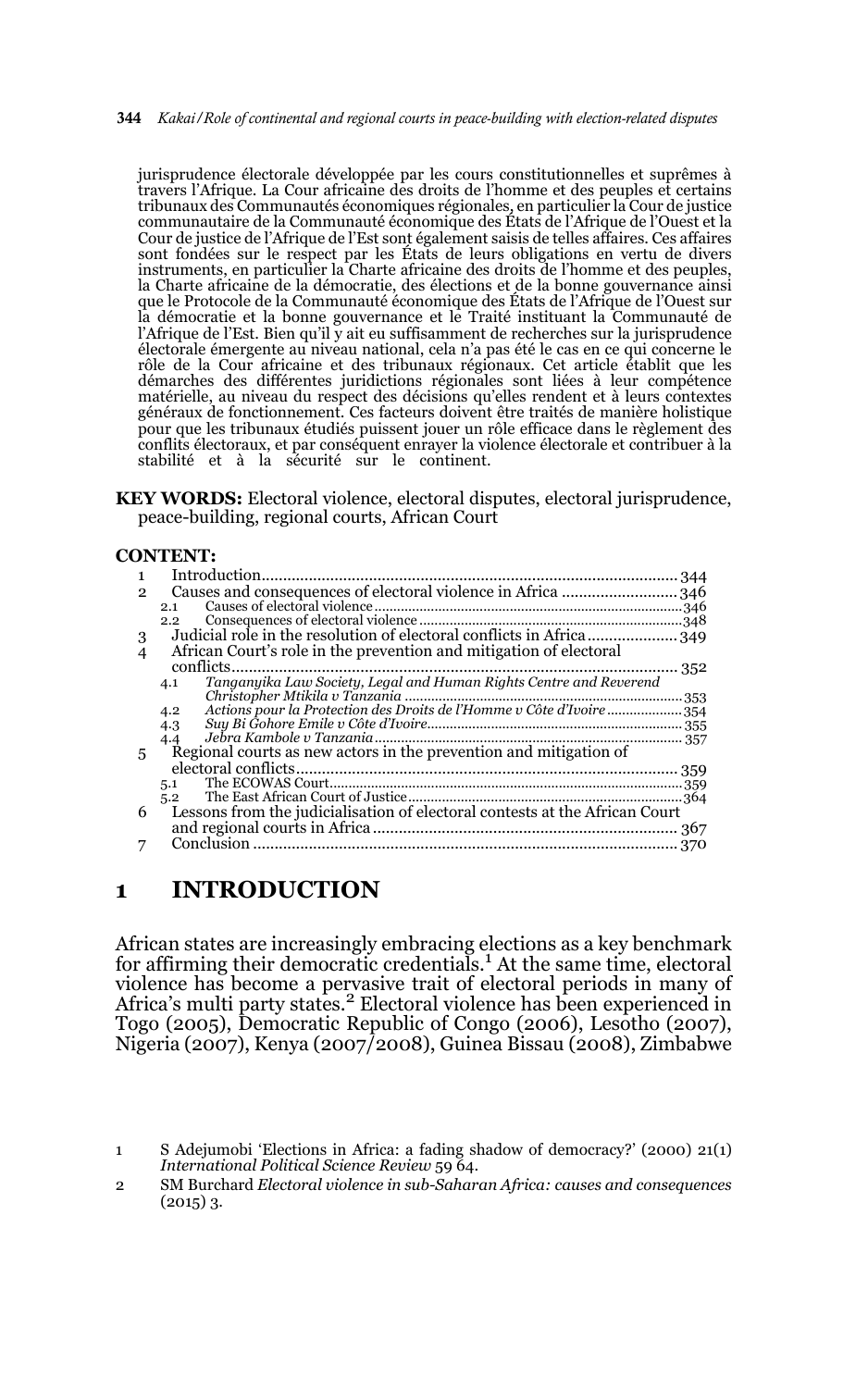(2008), Côte d'Ivoire (2010/2011), and Burundi (2015).<sup>3</sup> The emerging pattern is that elections have become one of the causes of conflict in Africa.

The increasing prevalence of electoral violence on the continent highlights the need to develop and nurture institutional mechanisms for resolving electoral conflicts at the national, regional, and continental levels. This has seen increased judicial resolution of electoral disputes particularly over parliamentary and presidential elections.4 However, the capacity to settle electoral disputes, especially contests over the legitimacy of presidential elections, is weak in most African states due to concerns over judicial independence and impartiality.<sup>5</sup>

Given the actual and perceived weaknesses of domestic courts as suitable institutions for resolution of election-related conflicts, the continental court, the African Court on Human and Peoples' Rights (African Court) and the courts established under the auspices of the various Regional Economic Communities (RECs), particularly the Community Court of Justice of the Economic Community of West African States (ECOWAS Court) and the East African Court of Justice (EACJ), have increasingly become involved in resolution of electionrelated disputes. Taking into account the need for African states to prioritise the resolution of electoral conflicts, this article explores the contributions of the African Court and the regional courts in improving the legitimacy of electoral processes on the continent through judicial resolution of election-related disputes.

This article is divided into six parts. After this introductory part, part 2 briefly highlights the causes and regional consequences of electoral violence. Part 3 describes how judicial intervention contributes to peaceful resolution of electoral conflicts. This part is focused on the judicialisation of electoral disputes and how domestic courts in African countries are increasingly being presented with high stakes electoral disputes including the adjudication of disputes over the results of presidential elections. In part 4, by setting out the relevant cases determined, this article demonstrates that the African Court and regional courts in Africa are increasingly taking up a new role in resolution of election-related disputes. In part 5, this article examines the lessons emerging from the jurisprudence of the African Court and regional courts on the resolution of election-related disputes. Part 6 summarises the contribution of this article and sets out the conclusion.

<sup>3</sup> See D Motsamai 'When elections become a curse: redressing electoral violence in Africa' (2010) EISA Policy Brief Series Number 1 1.

<sup>4</sup> See the discussion in part 3 of this article.

<sup>5</sup> See in this regard, O Kaaba 'The challenges of adjudicating presidential election disputes in domestic courts in Africa' (2015) 15 *African Human Rights Law Journal* 329.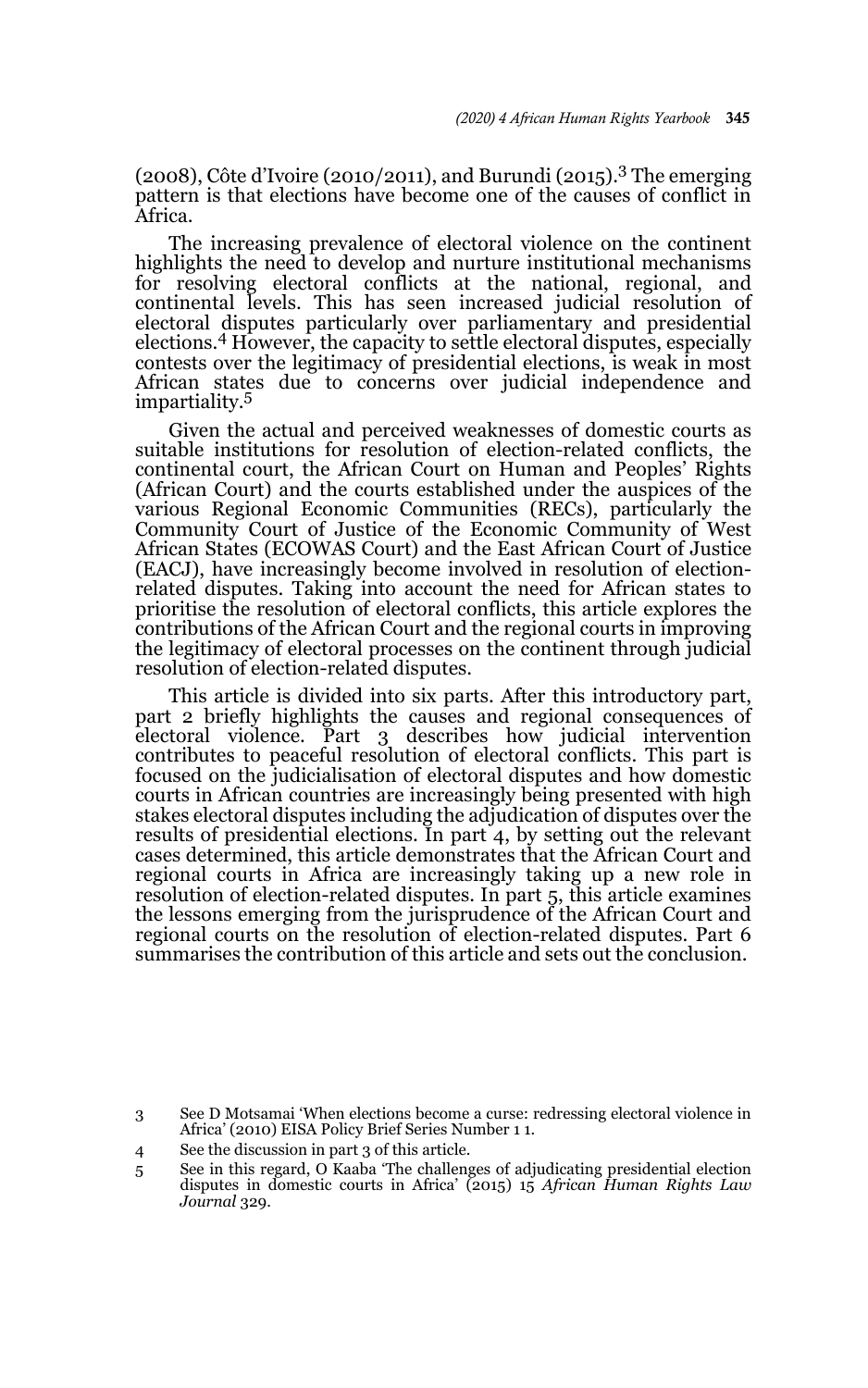## **2 CAUSES AND CONSEQUENCES OF ELECTORAL VIOLENCE IN AFRICA**

Although election-related violence is a widespread phenomenon on the African continent, its causes and consequences do not necessarily follow the same trends in different countries. Such inter-country differences are, to a large extent, dictated by the historical, socioeconomic, and political conditions specific to a given polity.<sup>6</sup> Yet, there are commonalities cutting across different countries insofar as the causes and consequences of election-related violence on the continent are concerned, as highlighted in this section.

### **2.1 Causes of electoral violence**

Although there are diverse factors which propel and trigger electoral violence in Africa, these generally revolve around structural and institutional flashpoints which create the potential for such violence.<sup>7</sup> The adoption of multi-party democracy brought about the logic of periodic renewal of government leadership through elections. However, violence has usually ensued in situations where there is a strong possibility of changing existing power relations and the incumbents are unwilling to cede power.8 This is due to the fact that many African states still have an intolerant political culture, with different practices employed to manipulate the electoral outcome. Such practices include the use of security forces to harass opponents, bias on the part of electoral management bodies, restriction of movement of political opponents through establishment of 'no-go' areas during campaigns, expenditure of public resources to campaign for some parties, and manipulation of ethnic identities.9

The nature of the electoral system is also a potential cause of electoral violence.10 The structure of an electoral system can either exacerbate or de-escalate electoral conflict as it has a direct impact on<br>identity and representation.<sup>11</sup> Violence often occurs when elections are

<sup>6</sup> S Koko 'Understanding election-related violence in Africa: patterns, causes, consequences and a framework for preventive action*'* (2013) 12(3) *Journal of African Elections* 51 at 53.

<sup>7</sup> D Kimemia *Africa's social cleavages and democratisation: colonial, postcolonial, and multiparty era* (2016) 215; J Ahere 'Kenyan elections, 2013: can the precipice be avoided?' (2012) 5(2) *Africa Peace and Conflict Journal* 27 29; K Höglund 'Electoral violence in conflict-ridden societies: concepts, causes, and consequences' (2009) 21(3) *Terrorism and Political Violence* 412 at 424.

<sup>8</sup> Koko (n 6) 52.

<sup>9</sup> K Mbugua 'Resolution and transformation of election related conflicts in Africa' (2006) 5(1) *Journal of African Elections* 22-25.

<sup>10</sup> Höglund (n 7) 422.

<sup>11</sup> For a study of the various types of electoral systems see for example: W Khobe 'the quest for a more perfect democracy: is mixed member proportional representation the answer?' in K Mbondenyi and others (eds) *Human rights and democratic governance in Kenya: a post-2007 appraisal* (2015) 121-147.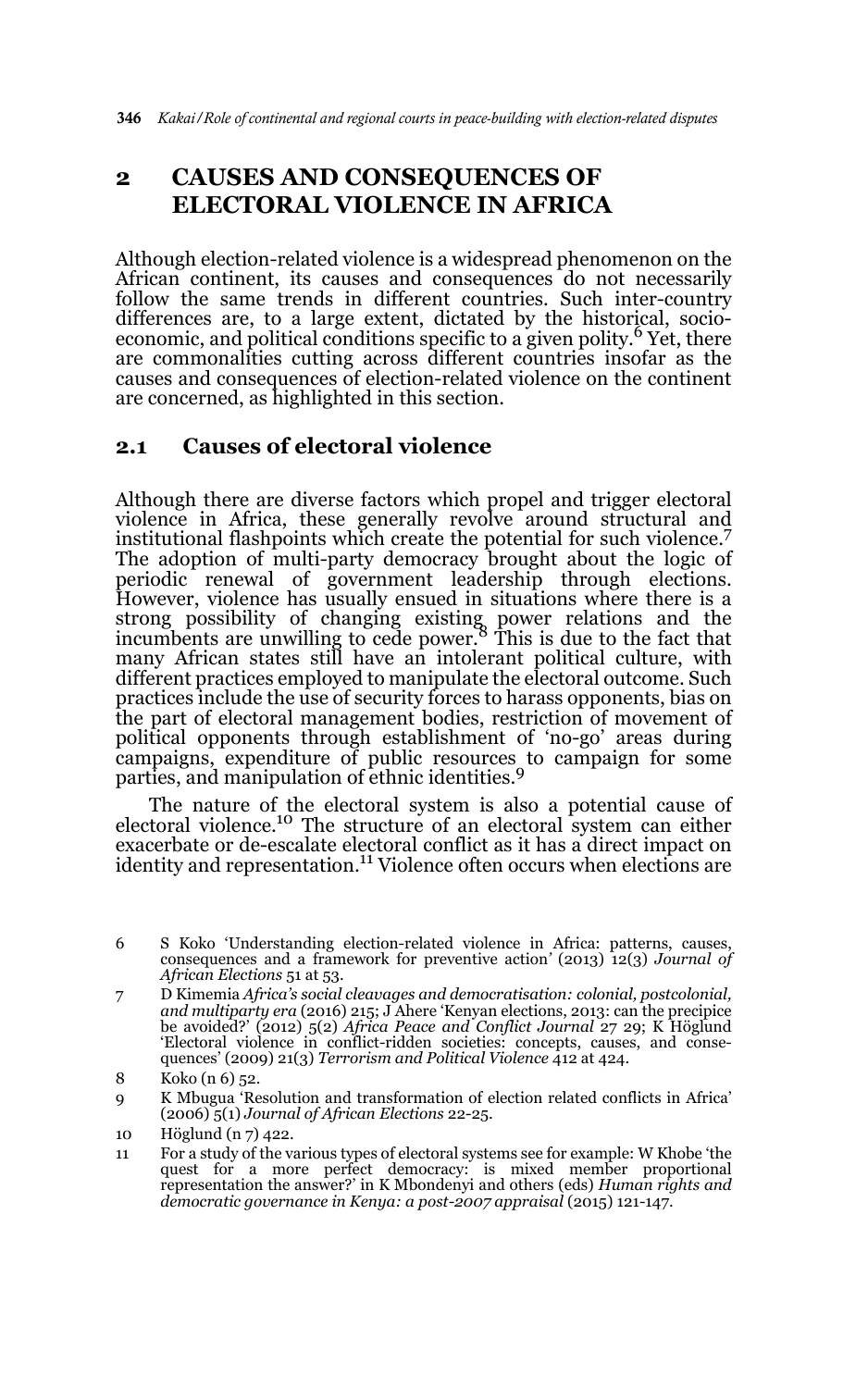'zero-sum' events and 'losers' are excluded from participation in governance. Majoritarian electoral systems, like the first-past-the-post (FPTP) model, heighten the stakes of the electoral contest. The winnertakes-all dynamic and the high political premium awarded to the largest party under majoritarian rules imply that the electoral stakes are higher than they are under proportional representation systems, where electoral outcomes tend to disperse the nodes of political power across a broader range of groups.<sup>12</sup>

Another critical factor is the competence, autonomy, and neutrality of election supervision bodies, electoral commissions and courts.<sup>13</sup> Where election supervision bodies are suspected of a lack of impartiality, this often leads to violence due to the perceived absence of a neutral arbiter of electoral disputes.<sup>14</sup> Given that elections are complex processes, they are susceptible to errors that can generate protests and objections by parties competing for political positions. In anticipation of these inevitable errors, electoral processes should provide for recourse mechanisms that aggrieved parties may exploit to redress perceived or real injustices. In this regard, a lack of trust in the recourse or appeal mechanisms poses a major challenge to the electoral process as well as to peace and security.<sup>15</sup>

Also significant are the structural causes of electoral violence located in the social fabric of a society. Societies with a legacy of unequal political representation and developmental disparities are vulnerable to election-related violence.16 Regions perceiving themselves as victims of long periods of political exclusion and economic marginalisation come to regard elections not merely as a process of selecting the country's leaders but as a tool to overcome their predicament.17 This contributes to raising the stakes and the related tensions, which, unless properly managed, can degenerate into<br>electoral violence.<sup>18</sup> Other structural conditions that can contribute to electoral violence include extreme poverty, under-development, socioeconomic inequality, high levels of ethnic heterogeneity, the 'curse' of natural resources, pervasive corruption and a recent history of armed conflict.<sup>19</sup>

Lastly, in most African states, ethnicity plays a major role in determining how political parties recruit their members. Political parties recruit their members or supporters primarily on the basis of

15 L Smith 'Explaining violence after recent elections in Ethiopia and Kenya' (2009) 16(5) *Democratization* 867 at 870.

17 Report of the Global Commission on Elections, *Democracy and security, deepening democracy: A strategy for improving the integrity of elections worldwide* (2012) 27.

<sup>12</sup> H Fjelde & K Höglund 'Electoral institutions and electoral violence in sub-Saharan Africa' (2014) 46 *British Journal of Political Science* 297 at 302.

<sup>13</sup> Adejumobi (n 1) 62.

<sup>14</sup> Koko (n 6) 73.

<sup>16</sup> Koko (n 6) 68.

<sup>18</sup> Koko (n 6) 68.

<sup>19</sup> DA Akpan 'Appraisal of the role of political violence: the development of youths in Nigeria in the 21st century' (2015) 9(3) *African Research Review* 147 at 156.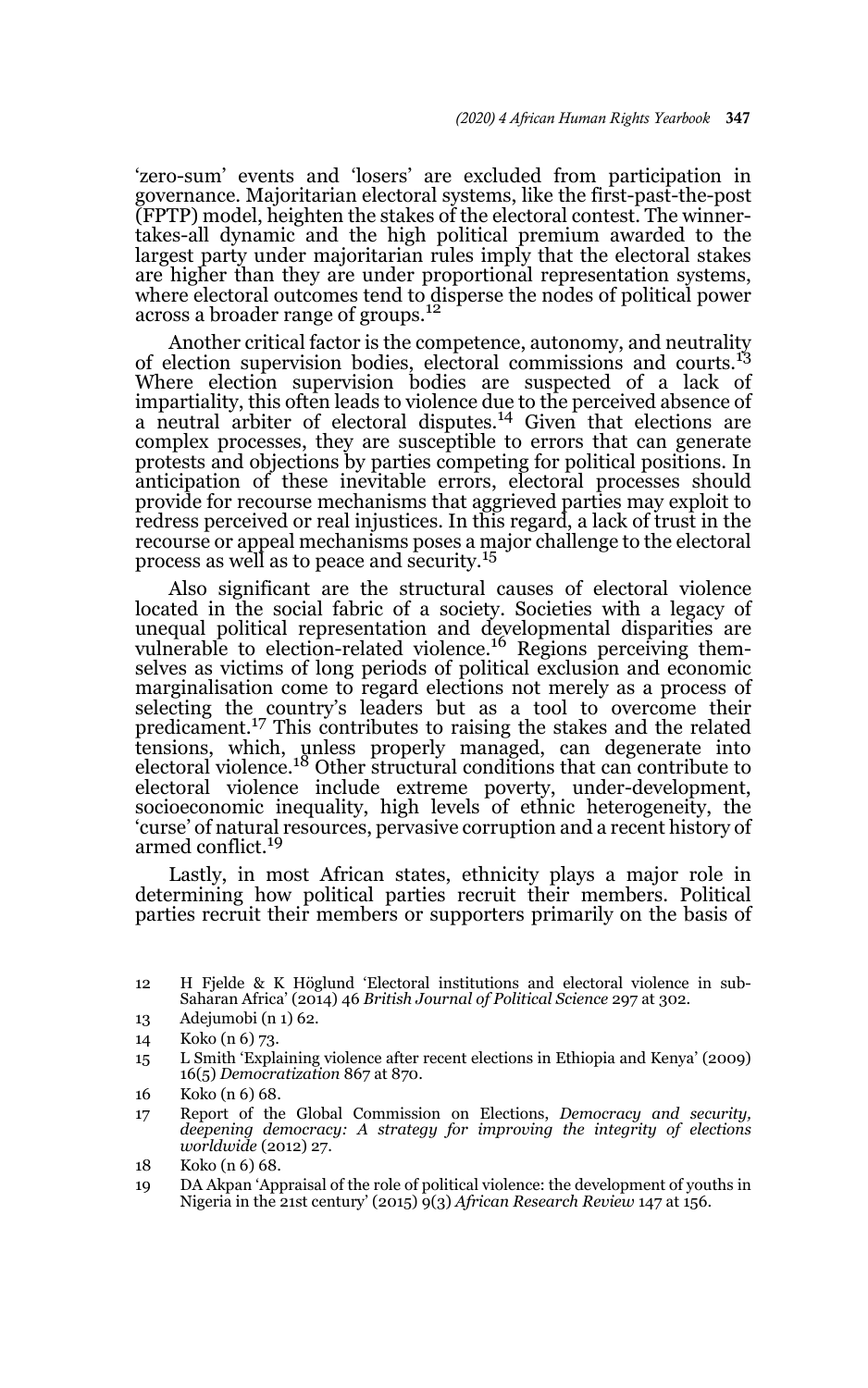the ethnicity of the top party leaders or the regions from which they originate.<sup>20</sup> This has resulted in major political parties having an ethnic outlook with localised support in specific regions only. Given that competitive elections are, by their nature, confrontational and adversarial, this ethnicisation of political parties can, when taken to extremes, predispose parties towards inter-ethnic clashes.<sup>21</sup>

### **2.2 Consequences of electoral violence**

The worrying trend of election-related conflicts is that they threaten democracy, peace, stability and human development.<sup>22</sup> Nationally, electoral violence violates the citizens' right to vote. It can also threaten the fundamental right to life, personal security, and property. If steps are not taken to resolve electoral disputes, they may have adverse effects on the democratic progress of a state, through protracted incumbent legitimacy crises, and loss of confidence in the electoral process. This impedes effective political competition and participation.23 Moreover, electoral violence has the potential to undermine democratic transitions in countries emerging from dictatorship and conflict, furthering instability and social tensions in fragile states, increasing uncertainty and risks for investors, and jeopardising growth and development in low-income economies.<sup>24</sup>

Although election-related violence occurs at the domestic level, it has regional implications on peace and security. If left unaddressed, electoral violence has the potential to destabilise states, result in civil conflicts and affect regional stability and security thus adversely impacting sustainable human development. Given the serious consequences of electoral violence at both the national and regional level, it is in the interest of international and regional peace and security, as well as in the interest of human rights, democracy and the rule of law, that measures should be taken to resolve electoral disputes.<sup>25</sup>

- 20 Ahere (n 7) 43.
- 21 Mbugua (n 9) 25.
- 22 M Ruteere & K Wairuri 'Explaining and mitigating elections-related violence and human rights violations in Kenya' in K Njogu & PW Wekesa (eds) *Kenya's 2013 general election: stakes, practices and outcomes* (2015) 112 113.
- 23 EV Adolfo and others 'Electoral violence in Africa' (2012) 3 *The Nordic Africa Institute Policy Notes* 1-4; S Omotola 'Explaining electoral violence in Africa's new democracies' (2010) 10(3) *Journal of Conflict Resolution* 51-73.
- 24 See generally R Paris *At war's end: building peace after civil conflict* (2004); MW Doyle & N Sambanis *Making war and building peace* (2006); and P Collier *Wars*, *guns and votes: democracy in dangerous places* (2009).
- 25 EO Abuya 'Can African states conduct free and fair presidential elections?' (2010) 8(2) *Northwestern Journal of International Human Rights* 122 123.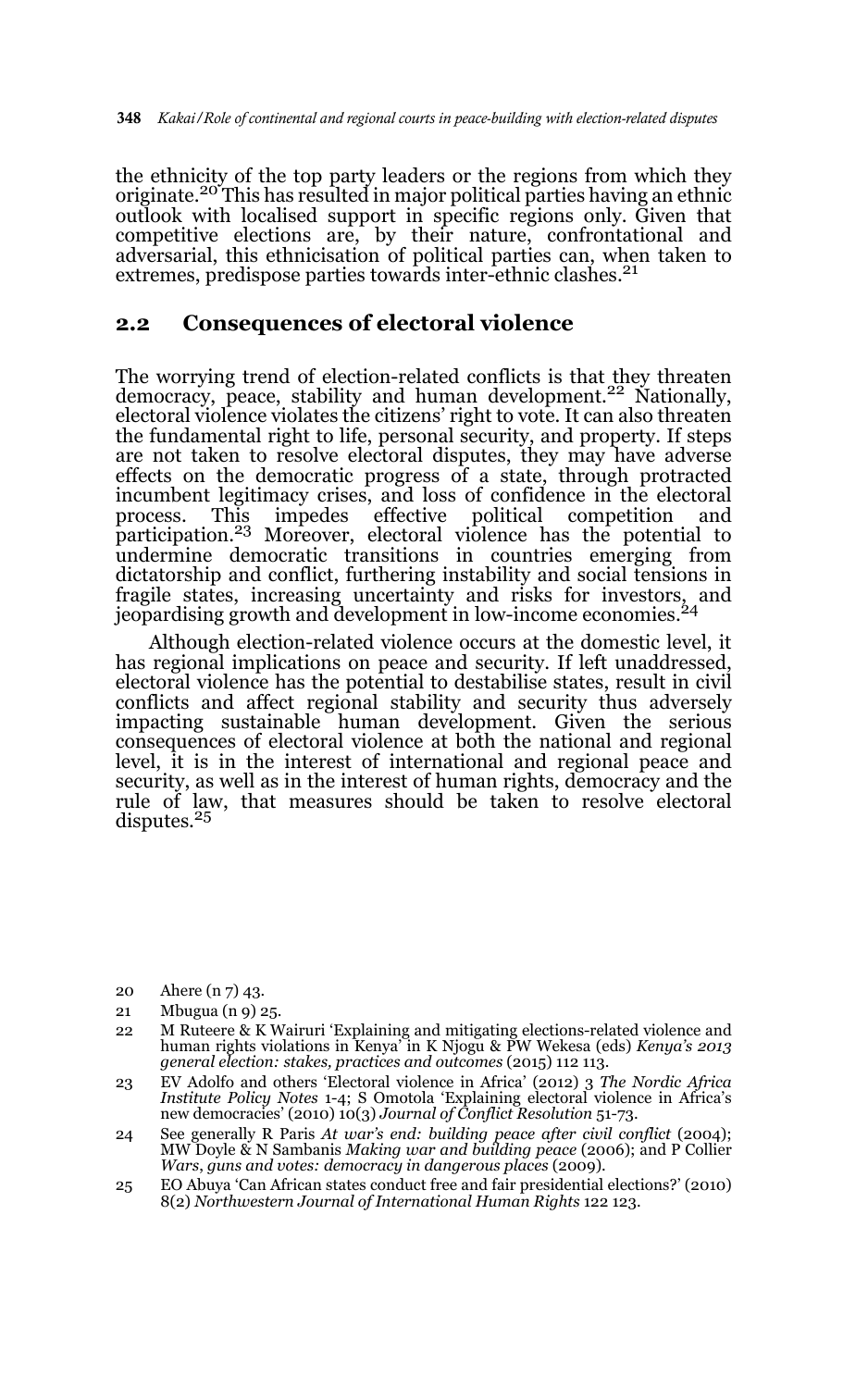## **3 JUDICIAL ROLE IN THE RESOLUTION OF ELECTORAL CONFLICTS IN AFRICA**

Judicial adjudication forms part of the electoral dispute resolution architecture in Africa. Almost all African constitutions or electoral laws recognise that things can go wrong with elections and provide for the possibility of redress.26 Courts are empowered to hear electoral disputes either as courts of first instance or in an appellate capacity on appeal from an administrative body.27 This has led to what Prempeh has called 'judicially settled election contests' as, often in the context of 'winner-takes-all' politics, those who lose fear marginalisation and turn to the courts, with a view to overturning the election outcome.<sup>28</sup> This has in turn resulted in the 'judicialisation of elections'.<sup>29</sup>

The purpose of judicial resolution of electoral disputes is two-fold: first, to redress grievances and put things right; second, and more importantly, to calm down the tempers of supporters of a political party who may find it difficult to accept that their party could lose the election.30 The judiciary has therefore become a major player in the resolution of electoral disputes in order to prevent escalation of violence that usually attends election processes.<sup>31</sup>

In a positive step towards attainment of democratic consolidation, politicians and voters in Africa are increasingly using the judicial process to resolve election-related disputes.32 For example, a number of presidential election petitions have been filed and adjudicated across

26 Kaaba (n 5) 332.

- 28 HK Prempeh 'Comparative perspectives on Kenya's post-2013 election dispute resolution process and emerging jurisprudence' in C Odote & L Musumba (eds) *Balancing the scales of electoral justice: resolving disputes from the 2013 elections in Kenya and the emerging jurisprudence* (2016) 177 at 214.
- 29 K Kanyinga & C Odote 'Judicialisation of politics and Kenya's 2017 elections' (2019) *Journal of Eastern African Studies* 1 at 3.
- 30 S Gloppen and others 'Elections in court: the judiciary and Uganda's 2006 presidential and parliamentary elections' in J Kiiza and others (eds) *Electoral democracy in Uganda: understanding the institutional processes and outcomes of the 2006 multiparty elections* (2008) 53-89.
- 31 AO Oluwadayisi 'The role of the judiciary in the application of peacebuilding theory and methods to election dispute resolution in Nigeria' (2016) 45 *Journal of Law, Policy and Globalization* 138.
- 32 See A Schedler 'What is democratic consolidation?' (1998) 9(2) *Journal of Democracy* 91-107; J Linz & A Stepan *Problems of democratic transition and consolidation: Southern Europe, South America, and post-communist Europe* (1996) 5-6 for the argument that democratic consolidation consists of efforts to prevent democratic breakdown as actors subject themselves to the laid down rules in resolving conflicts.

<sup>27</sup> LA Nkansah 'Dispute resolution and electoral justice in Africa: the way forward' (2016) 41(2) *Africa Development* 97 at 104.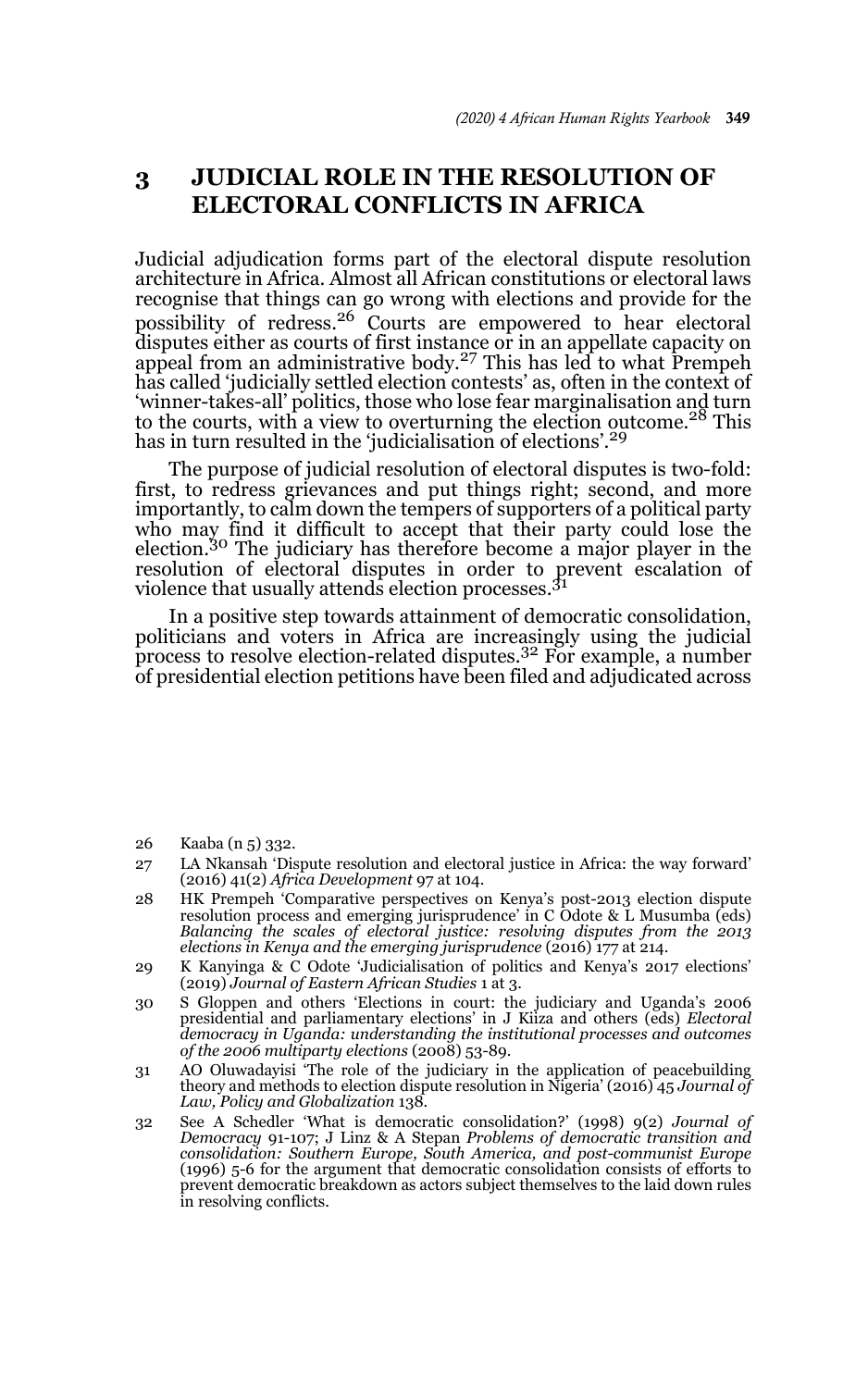Africa in recent times, in Ghana, 33 Kenya, 34 Namibia, 35 Nigeria, 36 Sierra Leone,  $37 \text{ Uganda}$ ,  $38 \text{ Zambia}$  Zambia $39 \text{ and } 2 \text{imbabwe}$ .  $40 \text{ This may be}$ regarded as an affirmation of the confidence in the role of the judiciary as a credible mediator in political disputes.41

Even more audacious, the Supreme Court of Kenya in  $2017^{42}$  and the Supreme Court of Appeal in Malawi in 2020,43 nullified election results and ordered the conduct of fresh presidential elections. This shows that domestic courts in Africa are increasingly playing an assertive role as an independent and impartial arbiter in democratic politics in general and in electoral disputes more specifically. As a result, the courts' role in ensuring democratic advancement, peace, and stability within the African continent is enhanced.<sup>44</sup>

- 33 *Nana Addo Dankwa Akufo-Addo & 2 others v John Dramani Mahama & 2 others* (Supreme Court of Ghana) 2013.
- 34 *Orengo v Moi & 12 others* (High Court of Kenya) 1993; *Mwau v Electoral Commission of Kenya & 2 others* (High Court of Kenya) 1993; *Kibaki v Moi & 2 others* (No 3) (2008) 2 KLR (EP) 351; *Moi v Matiba & 2 others* (2008) 1 KLR (EP) 622; *Raila Odinga v The Independent Electoral and Boundaries Commission & 3 others* (Supreme Court of Kenya) 2013; *John Harun Mwau & 2 others v Independent Electoral and Boundaries Commission & 3 others,* (Supreme Court of Kenya) 2017.
- 35 *Itula & others v Minister of Urban and Rural Development & others* (Supreme Court of Namibia) 2020.
- 36 *Buhari v Obasanjo* (2005) 13 NWLR 1; *Muhammadu Buhari v Independent National Electoral Commission & 4 others* (Supreme Court of Nigeria) 2008; *Abubakar v Yar'Adua* (Supreme Court of Nigeria) 2008.
- 37 *Sierra Leone People's Party v National Electoral Commission & Another* (Supreme Court of Sierra Leone) 2012.
- 38 *Besigye Kiza v Electoral Commission, Yoweri Museveni* (Supreme Court of Uganda) 2007; *Besigye Kiiza v Museveni Yoweri Kaguta, Electoral Commission* (Supreme Court of Uganda) 2001; *Amama Mbabazi v Yoweri Museveni & others* (Supreme Court of Uganda) 2016.
- 39 *Lewanika & others v Chiluba* (1999) 1 LRC 138; *Anderson Kambela Mazoka & 2 others v Levy Patrick Mwanawasa & 2 others* (Supreme Court of Zambia) 2002; *Hakainde Hichilema and Another v Edgar Chagwa Lungu and others* (Constitutional Court of Zambia) 2016.
- 40 *Morgan Tsvangirai v Robert Mugabe & 3 others* (Constitutional Court of Zimbabwe) 2013; *Nelson Chamisa v Emmerson Dambudzo Mnangagwa & others* (Constitutional Court of Zimbabwe) 2019.
- 41 DU Enweremadu 'The judiciary and the survival of democracy in Nigeria: analysis of the 2003 and 2007 elections*'* (2011) 10(1) *Journal of African Elections* 114 at 134.
- 42 *Raila Amolo Odinga & another v Independent Electoral and Boundaries Commission & 2 others* (Supreme Court of Kenya) 2017.
- 43 *Arthur Peter Mutharika & another v Electoral Commission & another* (Supreme Court of Appeal of Malawi) 2020.
- 44 W Khobe 'The institutional transformation and performance of the judiciary after 2010' in Y Ghai and others (eds) *Katiba 2010: achievements and challenges* (2020) 17 19; See also O Akinkugbe & JT Gathii 'Judicial nullification of presidential elections in Africa: Peter Mutharika v Lazarus Chakera and Saulos Chilima in context' available at https://www.afronomicslaw.org/2020/07/03/ judicial-nullification-of-presidential-elections-in-africa-peter-mutharika-v-laza rus-chakera-and-saulos-chilima-in-context?fbclid=IwAR0I2WSXRXZZqHBL89 N37uR1lhjIHTU3Q\_zX8vW9N3EPIshQuiJjrIo8zo (accessed 21 July 2020).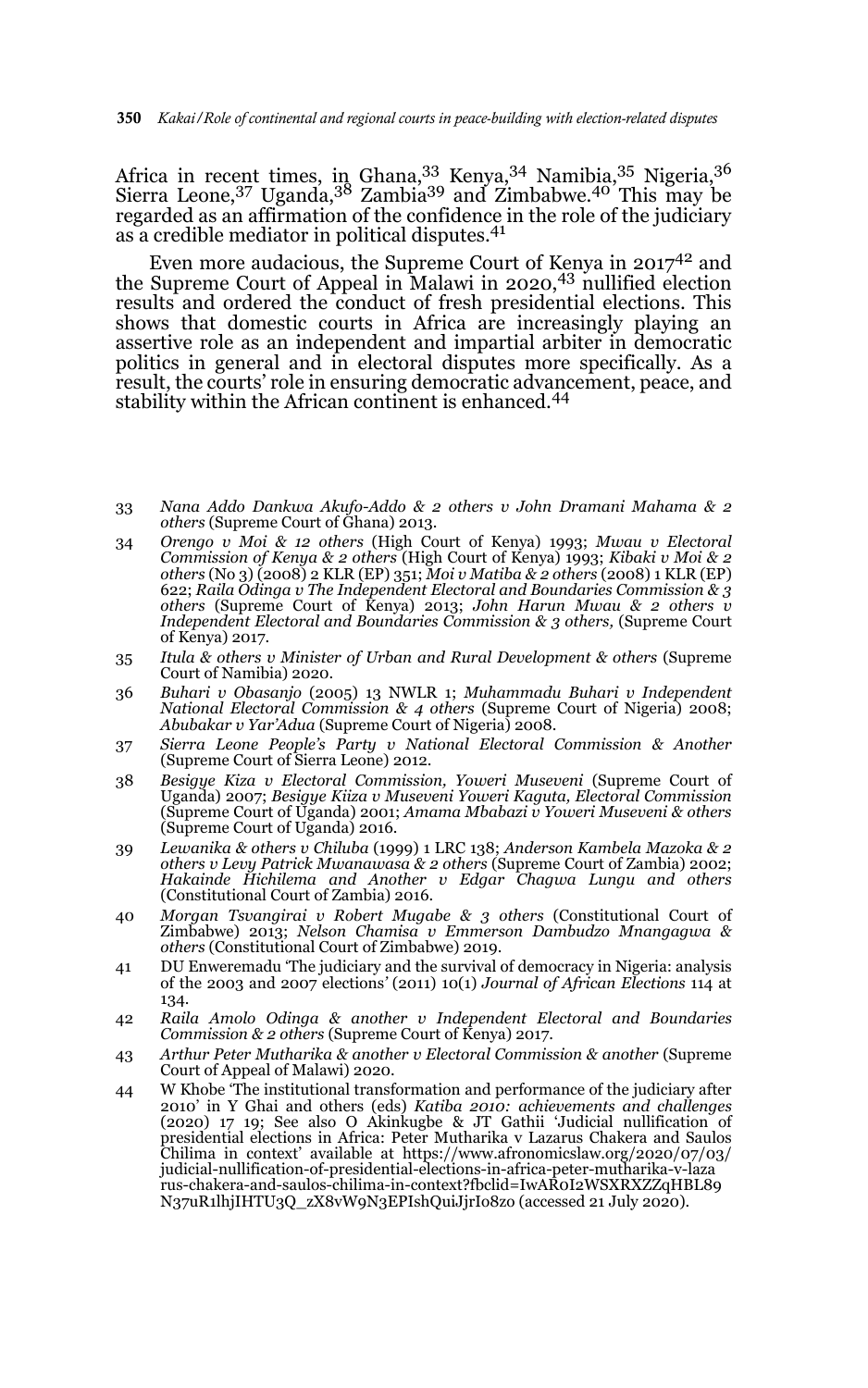Moreover, even in instances where disputed election results are not nullified, the fact that litigants in election petitions are given a fair hearing by the court to vent their grievances is enough to obviate the need to resort to violence.<sup>45</sup> Thus in countries like Ghana, Nigeria, and Uganda, where election petitions challenging contested presidential election results were dismissed, the judiciary's role has been appreciated for enabling peaceful regulation of competition among the political actors.46

Despite the progress noted earlier, there have been misgivings about the outcomes of judicial adjudication of most presidential election petitions.47 Electoral disputes are not always resolved expeditiously and courts' decisions on such matters are sometimes<br>overtaken by events.<sup>48</sup> There is also the perception of judicial bias, either due to the influence of corruption or lack of judicial independence, in some cases.<sup>49</sup>

These misgivings and discontent with the resultant judicial outcomes from domestic courts and elections tribunals across the continent have led politicians and voters to seek alternative judicial recourse, to remedy electoral injustices. Thus, the search for electoral justice has in recent times moved beyond domestic courts.

- 45 C Kwarteng 'Swords into ploughshares: the judicial challenge of Ghana's 2012 presidential election results' (2014) 103(1) *The Round Table: Commonwealth Journal of International Affairs* 83 at 92.
- 46 AG Abdulai & G Crawford 'Consolidating democracy in Ghana: progress and prospects?' (2010) 17 *Democratization* 26 35; BK Twinomugisha 'The role of the judiciary in the promotion of democracy in Uganda' (2009) 9 *African Human Rights Law Journal* 1 21; OF Olayinka *'*Towards the sustenance of democracy in Nigeria: the role of an independent judiciary in elections' in R Adeola & AO Jegede (eds) *Governance in Nigeria post-1999: revisiting the democratic 'new dawn' of the fourth republic* (2019) 131 at 137.
- 47 Kaaba (n 5) 354; M Azu 'Lessons from Ghana and Kenya on why presidential election petitions usually fail' (2015) 15 *African Human Rights Law Journal* 150 at 166.
- 48 JS Omotola 'Mechanisms of post-election conflict resolution in Africa's 'new' democracies' (2010) 19(2) *African Security Review* 2 5; JS Omotola 'Garrison' democracy in Nigeria: the 2007 general elections and the prospects of democratic consolidation' (2009) 47(2) *Commonwealth & Comparative Politics* 195-221; H Onapajo & UO Uzodike 'Rigging through the courts: the judiciary and electoral fraud in Nigeria*'* (2014) 13(2) *Journal of African Elections* 137 at 161.
- 49 M Thiankolu 'Role of the courts in ensuring free and fair elections in Kenya' (2019) 4 *Kabarak Journal of Law and Ethics* 53 63; F Sekindi 'Presidential election disputes in Uganda: a critical analysis of the supreme court decisions' (2017) 16(1) *Journal of African Elections* 154 155; and G Mwonzora & MB Xaba 'From the booth to the dock: 2018 elections in Zimbabwe and the elusive search for electoral integrity' (2020) 58 *Commonwealth and Comparative Politics* 1.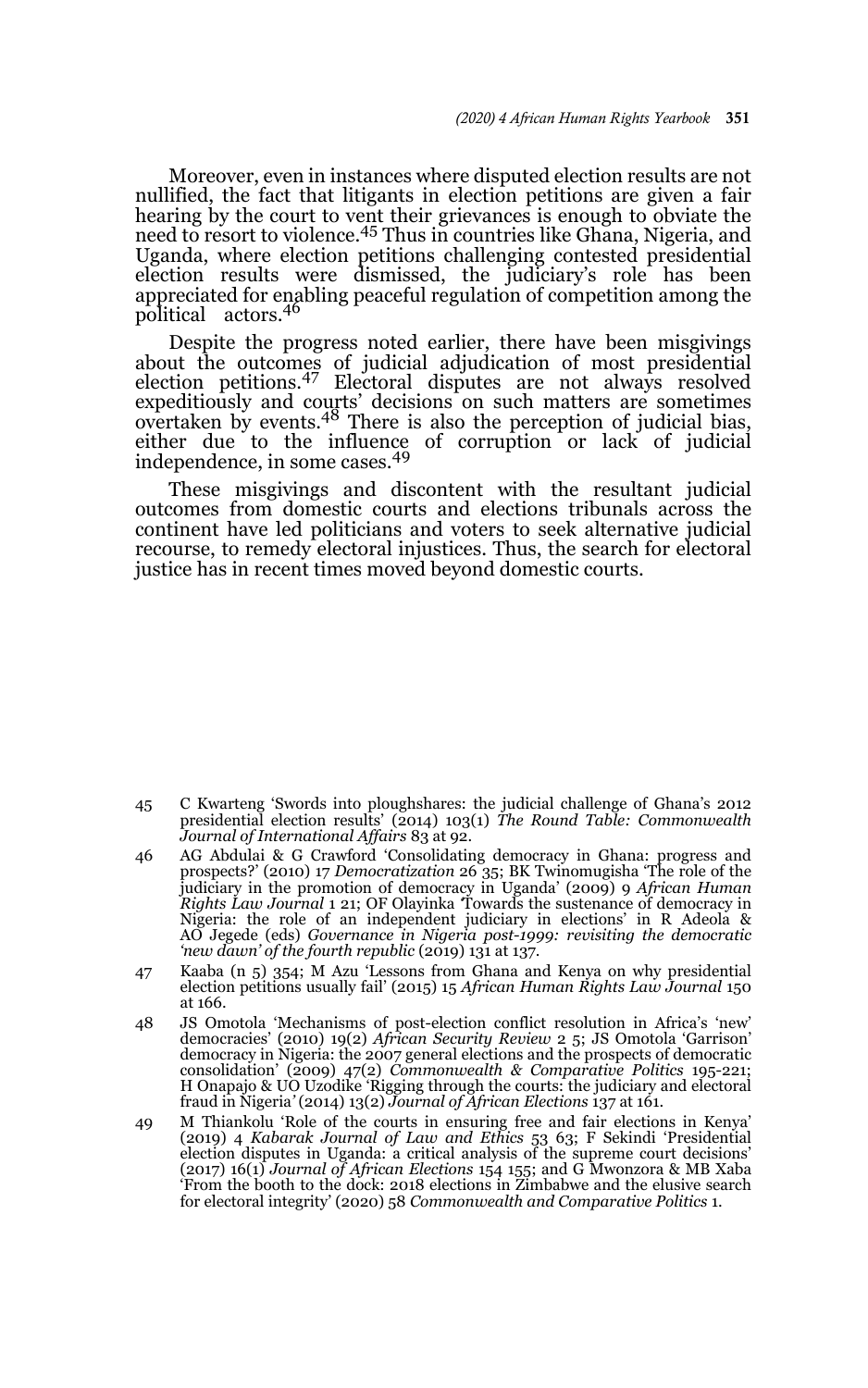# **4 AFRICAN COURT'S ROLE IN THE PREVENTION AND MITIGATION OF ELECTORAL CONFLICTS**

Political crises in Africa tend to have a multiplier effect on the region. It is therefore imperative that continental and regional institutions develop new strategies and approaches to prevent and resolve electoral conflicts.<sup>50</sup> To this end, the African Court and regional courts have adopted an approach to electoral conflict that has enabled them to deal with potential electoral problems before conflicts implode, thus allowing for the elaboration of a preventive response.

The role developed by the African Court (and the regional courts) can be typified as: resolving disputes over electoral rules and ensuring that the electoral rules create '*a level playing field* – they engage in *rule-evaluation'*. 51 By this, they make sure that the legal rules governing the conduct of elections are in consonance with the higher norms and principles embodied in continental and regional human rights instruments. It is the discharge of this role by the African Court that is the subject of interrogation in this part.

The Protocol to the African Charter on Human and Peoples' Rights on the Establishment of an African Court on Human and Peoples' Rights (Court Protocol) provides in its article 3(1) that

[t]he jurisdiction of the Court shall extend to all cases and disputes submitted to it<br>concerning the interpretation and application of the [African Charter on Human<br>and Peoples' Rights], this Protocol and any other releva ratified by the States concerned.

A similar provision found in article 4 of the Court Protocol, which deals with the jurisdiction of the African Court in advisory matters states that: '[t]he Court may provide an opinion on any legal matter relating to the Charter or any other relevant human rights instruments'. With respect to the law applicable before the African Court, article 7 of the Court Protocol reiterates the same in the following words: '[t]he Court shall apply the provisions of the Charter and any other relevant human rights instruments ratified by the states concerned'. The African Court has used this wide jurisdictional mandate to evaluate the electoral laws and constitutional provisions of various states to assess their

50 Mbugua (n 9) 33.

<sup>51</sup> For the various roles that courts play in resolution of elections-related disputes see Gloppen and others (n 30).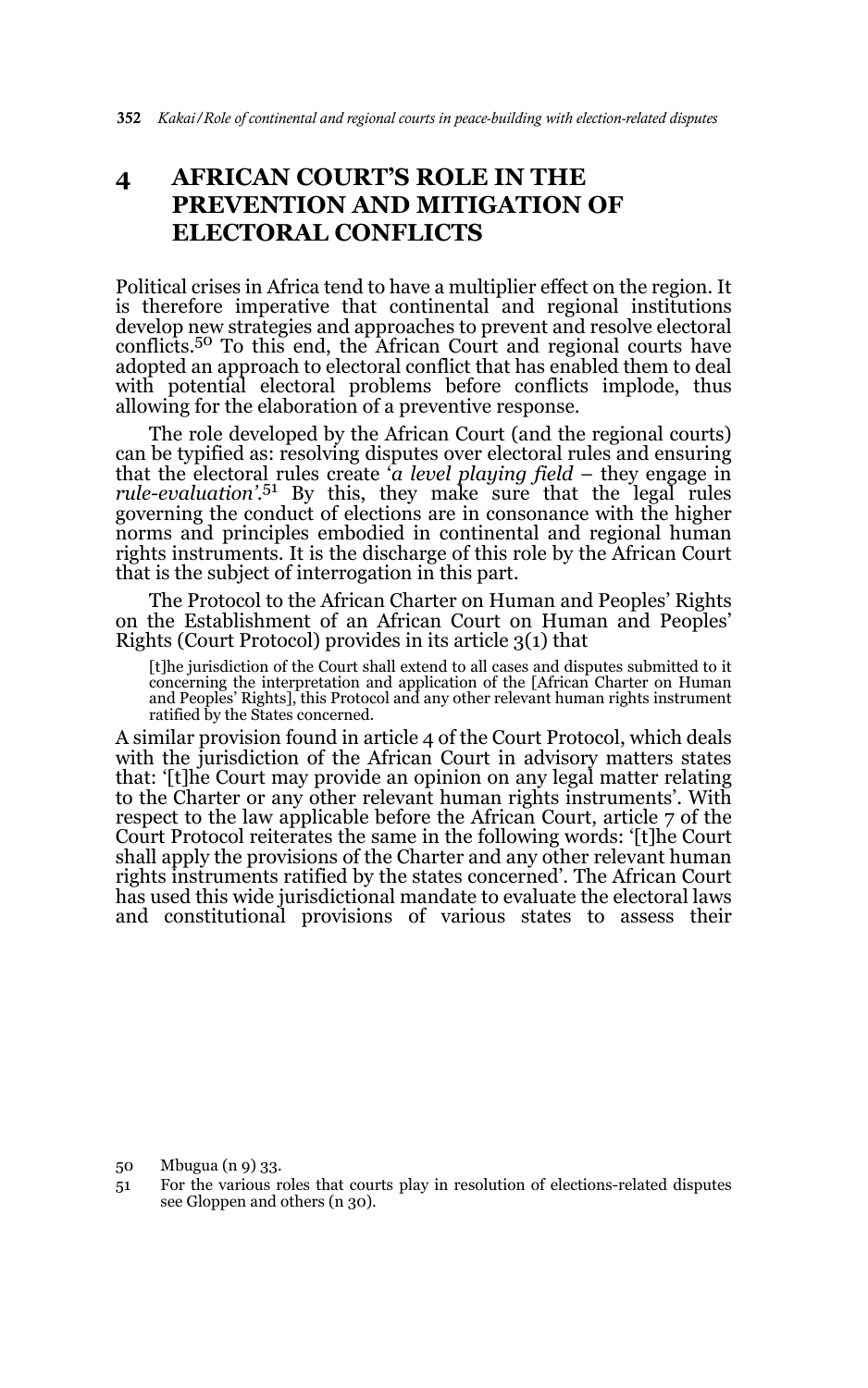compatibility with continental, regional and international human rights norms.<sup>52</sup>

## **4.1** *Tanganyika Law Society, Legal and Human Rights Centre and Reverend Christopher Mtikila v Tanzania***<sup>53</sup>**

In June 2011, the applicants, two Tanzanian non-governmental organisations (NGOs), and an opposition politician brought an application to the African Court alleging that the ban on independent candidacy in presidential and legislative elections pursuant to the Constitution of Tanzania was a violation of several rights enshrined in the African Charter on Human and Peoples' Rights (African Charter). The rights allegedly violated were freedom of association, the right to participate in public and governmental affairs, and the right against discrimination, as well as a broader argument that the state had 'violated the rule of law by initiating a constitutional review process to settle an issue pending before the courts of Tanzania.'54 Tanzania argued that the resolution of the question before the Court 'should be<br>left to the people of Tanzania',<sup>55</sup> which would make an appropriate determination on whether to retain or lift the ban on independent candidates through either parliament or a constituent assembly.

The African Court unanimously found the respondent state's constitutional ban on independent candidacy in presidential and legislative elections to be a violation of the African Charter. Specifically, the Court found violations of the rights, not to be discriminated against, to freedom of association and to participate in public and governmental

- 52 The African Court's exercise of its jurisdiction on election-related issues is poised to develop further as evidenced by the orders for provisional measures it has issued recently; See Application 62/2019 *Sebastien Ajavon v Benin*, Order on Provisional Measures 17 April 2020, suspending the holding of municipal and council elections in Benin pending the Court's decision on the merits of case; in Application 3/2020 *Houngue Eric Noudehouenou v Benin*, Order on Provisional Measures, 5 May 2020, the Court ordered Benin to take all necessary measures to remove any administrative, judicial and political obstacles for the candidacy of the applicant for the 2020 municipal, council and local elections and Ruling on Provisional Measures, 25 September 2020, granting provisional measures with similar orders to the respondent state with regard to the applicant's candidacy in the forthcoming 2021 Benin presidential elections; It has also issued orders for provisional measures in relation to the presidential election in Côte d'Ivoire scheduled for October 2020 – See Application 12/2020 *Guillaume Kigbafori Soro and 19 others v Côte d'Ivoire*, Ruling on Provisional Measures, 15 September 2020, directing the state to take all necessary measures to immediately remove all obstacles preventing Mr Sorro from enjoying his rights to vote and be elected in particular during the October 2020 presidential election; See also Application 25/ 2020 *Laurent Gbagbo v Côte d'Ivoire*, Ruling on Provisional Measures, 25 September 2020, ordering the respondent state to immediately remove all obstacles preventing the applicant from enrolling in the voters' register.
- 53 *Tanganyika Law Society, Legal and Human Rights Centre and Reverend Christopher Mtikila v Tanzania* (merits) 2013 1 AfCLR 34 (*Mtikila* case).
- 54 *Mtikila* (n 53) para 4.
- 55 *Mtikila* (n 53) para 80.1.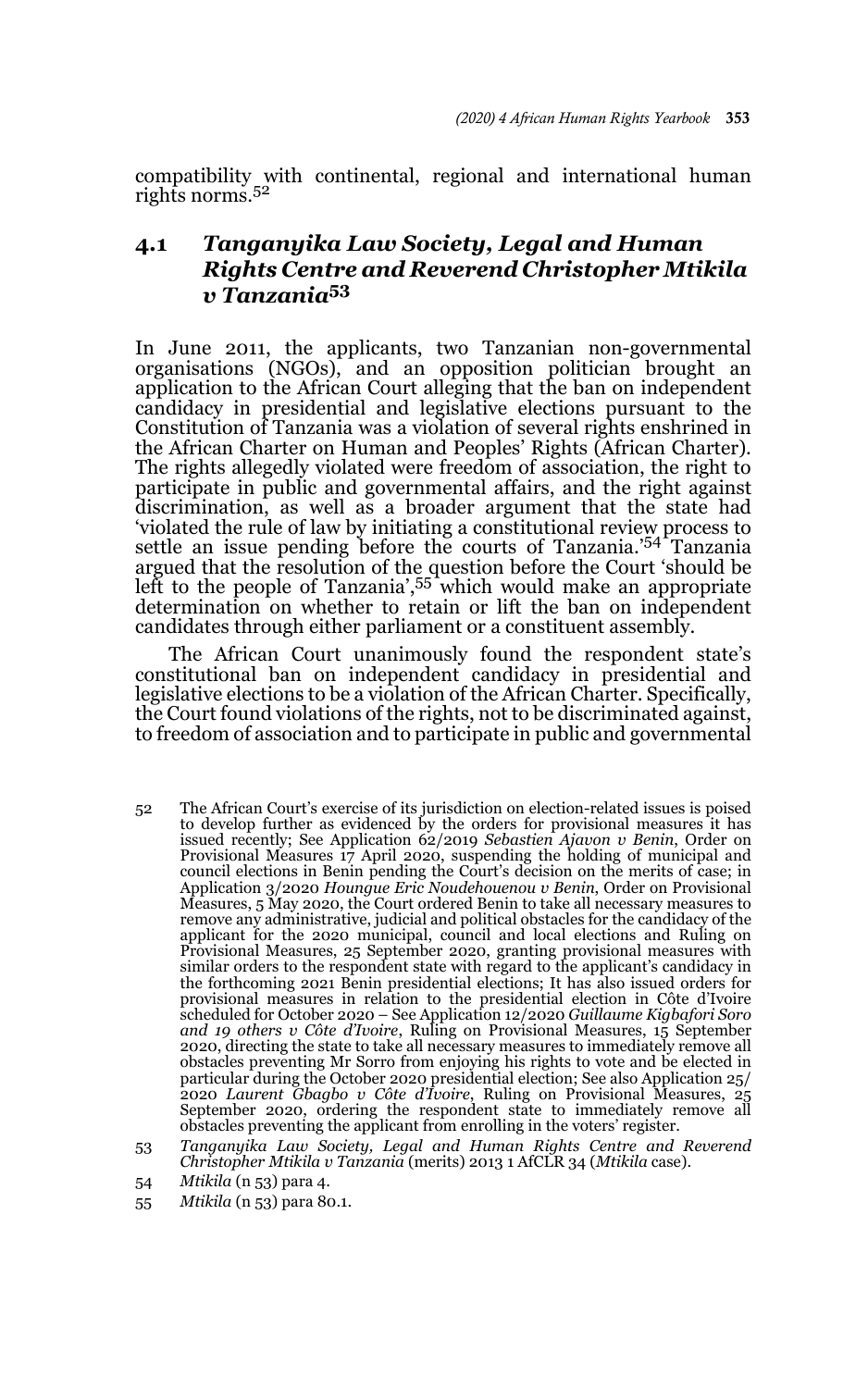affairs. The Court therefore ordered the state to remedy the violations within a reasonable time through legislative, constitutional, and 'all other necessary measures', and to inform the African Court of the measures adopted. In effect, the state would have to remove the ban on independent candidates in the challenged electoral law and provisions of the Constitution to comply with the judgment. Despite this decision by the African Court, the respondent state has not fully complied with the judgment. Although the respondent state published the judgment on an official government website as directed by the Court,<sup>56</sup> it has not undertaken the constitutional or legislative measures to give effect to the Court's judgment, arguing that these are contingent on the holding of a referendum without indicating when it would be held.<sup>57</sup>

#### **4.2** *Actions pour la Protection des Droits de l'Homme v Côte d'Ivoire***<sup>58</sup>**

This case offered an opportunity for the African Court to interpret what it considered to be a 'human rights treaty' as envisaged in article 3 of the Court Protocol. The applicant, an Ivorian NGO, alleged that by adopting a new law on the Independent Electoral Commission (IEC), Côte d'Ivoire violated the right of all citizens to equality before the law, as well as the right to an independent and impartial electoral body.<sup>59</sup>

The African Court had to first determine whether the African Charter on Democracy, Elections and Governance, 2007 (African Democracy Charter),<sup>60</sup> and the Protocol on Democracy and Good Governance adopted by the Economic Community of West African States of 2001 (ECOWAS Democracy Protocol),<sup>61</sup> could be considered human rights treaties in the sense of article 3 of the Court's Protocol.<sup>62</sup> The Court concluded that, since both instruments either expressly enunciate the subjective rights of individuals or place mandatory obligations on state Parties for the enjoyment of such rights, the instruments fall within the scope of article 3 of the Court's Protocol.<sup>63</sup> The Court found that a violation of the African Democracy Charter and the ECOWAS Democracy Protocol led to a violation of the African Charter.<sup>64</sup>

In the end, the African Court found that the composition of the IEC was imbalanced in favour of the government and that this imbalance

- 57 Activity Report of the African Court on Human and Peoples' Rights (2020) EX.CL/1204(XXXVI) 18.
- 58 *Actions Pour la Protection de Droits de l'Homme (APDH) v Côte d'Ivoire* (merits) 2016 1 AfCLR 668 (*APDH* case).
- 59 *APDH* (n 58) para 20.
- 60 *APDH* (n 58) paras 49-51.
- 61 *APDH* (n 58) para 63.
- 62 *APDH* (n 58) para 65.
- 63 *APDH* (n 58) paras 58-65.
- 64 *APDH* (n 58) para 153.

<sup>56</sup> Activity Report of the African Court on Human and Peoples' Rights (2018) EX.CL/1057(XXXII) 14.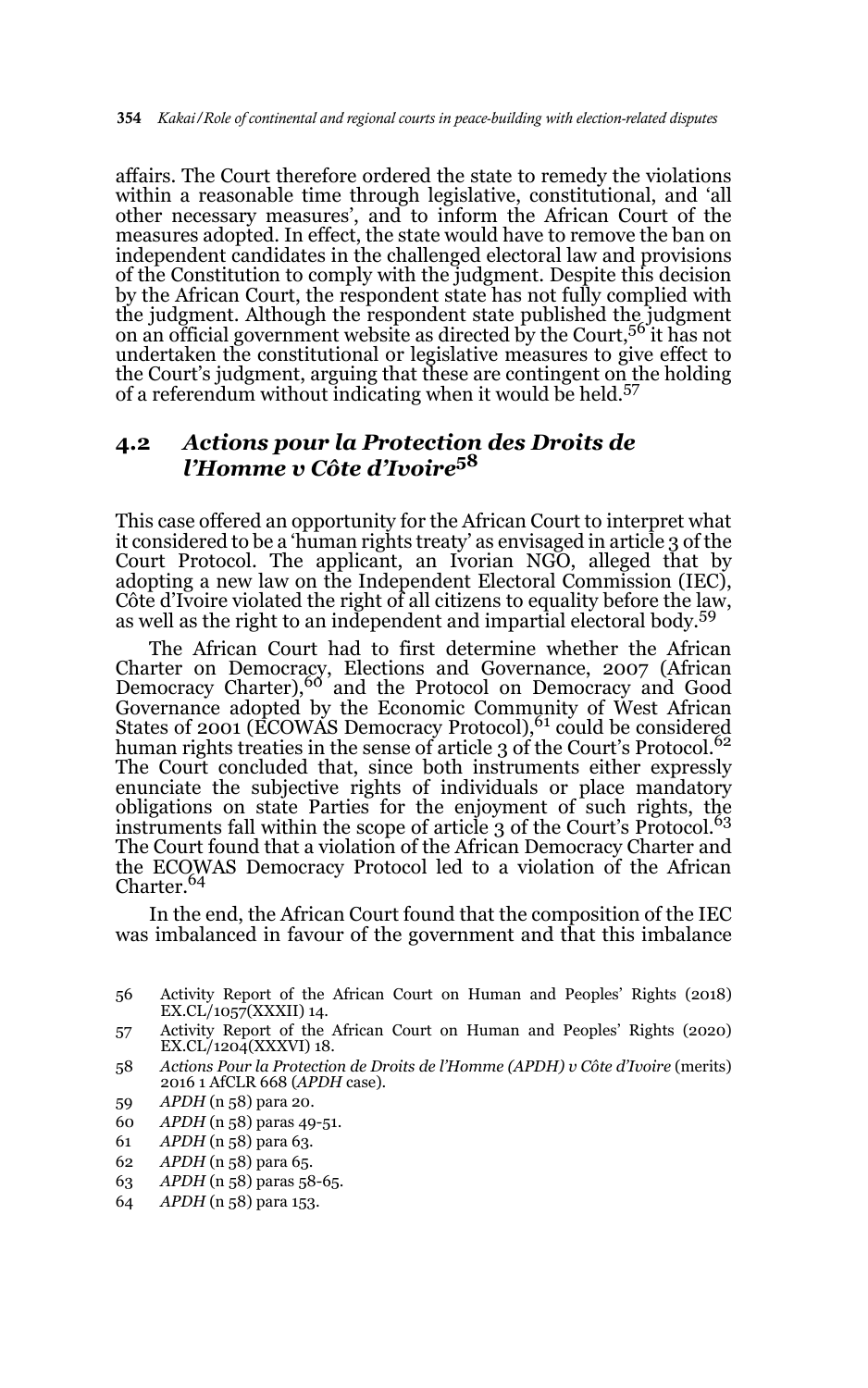affected its independence and impartiality. Furthermore, the impugned law gave the President of the Republic an 'incumbent advantage' by placing him or any other candidate from his party in a much more favourable situation in relation to the other candidates. The Court therefore held that, by not placing all the potential candidates on the same footing, the law violated the right to equal protection of the law as enshrined in the human rights instruments ratified by the respondent state, especially article  $10(3)$  of the African Democracy Charter and article 3 of the African Charter. The Court also found that Côte d'Ivoire did not fulfill its obligation as regards the right to equal protection of the law under article 10(3) of the African Democracy Charter, article 3(2) of the African Charter and article 26 of the International Covenant on Civil and Political Rights (ICCPR). The Court ordered the respondent state to amend its national legislation to be 'compliant with the aforementioned instruments to which it is a Party'.<sup>65</sup>

One of the salient features of the African Court's judgment in *APDH v Côte d'Ivoire* is its affirmation of the broad subject matter of the jurisdiction of the court. As indicated above, article 3 of the Court Protocol gives the African Court the mandate to invoke not only those human rights treaties concluded under the auspices of the African Union, but also those at regional and international level to which a state is a party. This is very important, because it allows the African Court to address normative ambiguities and gaps that exist within the African<br>human rights system.<sup>66</sup>

With respect to compliance with the Court's judgment, the respondent state submitted a communication to the Court on 28 August 2019 to indicate that it had promulgated a new law altering the composition of the IEC in compliance with the Court's judgment.<sup>67</sup> The question of compliance with this judgment arose in the *Suy Bi Gohore Emile & others v Côte d'Ivoire* case which is discussed next.

# **4.3** *Suy Bi Gohore Emile & others v Côte d'Ivoire***<sup>68</sup>**

The nine applicants, all citizens of Côte d'Ivoire, brought an application to the Court challenging the independence and impartiality of the Independent Electoral Commission of Cote d'Ivoire. The applicants argued that a new law on the re-composition of the IEC promulgated in 2019 impaired the independence and impartiality of the IEC and violated the spirit of the judgments of the African Court of 18 November

<sup>65</sup> As above.

<sup>66</sup> B Kioko 'The African Charter on Democracy, Elections and Governance as a justiciable instrument' (2019) 63(1) *Journal of African Law* 39 56.

<sup>67</sup> Activity Report of the African Court on Human and Peoples' Rights (2020) EX.CL/1204(XXXVI) 20.

<sup>68</sup> Application 44/2019, Judgment on Merits and Reparations, 15 July 2020 (*Gohore* case).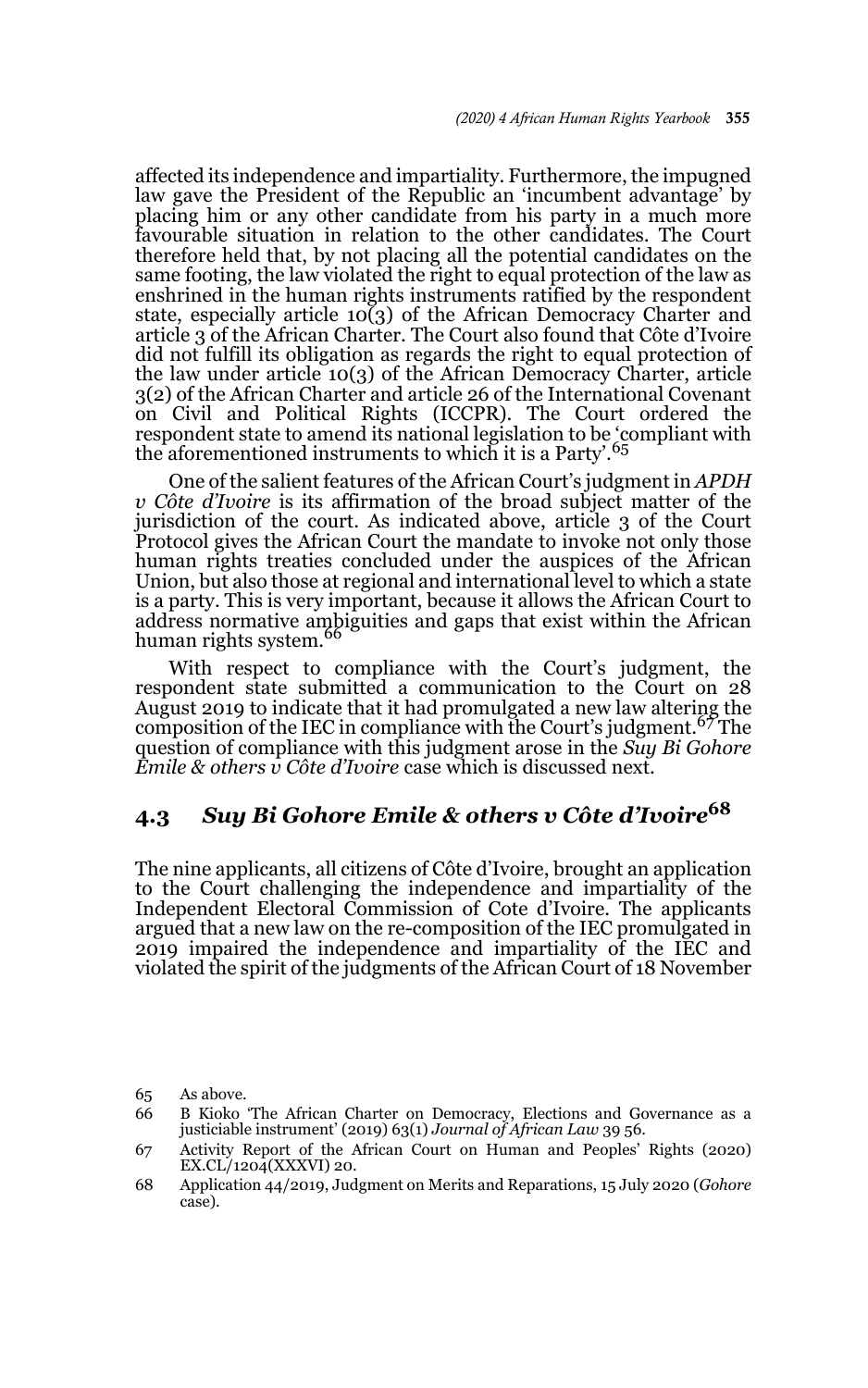2016 in *APDH* case and of 28 September 2017 to interpret this judgment on merits.<sup>69</sup>

The respondent state raised an objection on the Court's material jurisdiction, because in its view, the application was based primarily on allegations that it violated article 30 of the Court's Protocol. This meant, in the view of the respondent state, that the applicants were requesting the Court to monitor the execution of its judgment, despite there being no provision, either in the African Charter or in the Court's Protocol, which confers such competence on the Court.<sup>70</sup>

With regard to this objection, the Court noted that article 30 of the Protocol explicitly imposes an obligation on states to comply with its judgments. In fact, it considered that this obligation constitutes the *conditio sine qua non* of any international litigation. It is the existence of this duty that separates international judicial mechanisms from quasi-judicial mechanisms that are not authorised to issue binding decisions. Therefore, considering the obligation to execute the Court's judgments, which generally imposes a duty on states to remedy established human or peoples' rights violations, the Court held that non-compliance with article 30 of the Protocol is tantamount to a 'violation of a human or peoples' rights', as referred to in article 27(1) of the Court's Protocol.71 Accordingly and through a combined reading of articles 3, 27(1) and 30 of the Court's Protocol, the Court found that it has material jurisdiction in a case or dispute on whether or not a state has complied with its judgment within the time stipulated, and make appropriate orders to remedy the violation, if necessary.<sup>72</sup>

On the merits, the Court found that the applicants failed to demonstrate that the respondent state established an electoral body that is composed of members who are not independent and impartial and manifestly imbalanced in favour of the ruling party. The Court also found that the applicants failed to establish that the electoral body is overly institutionally dependent on the executive due to inadequate degrees of administrative or financial autonomy and that it is manifestly lacking confidence from political stakeholders based on its reform process.73 However, considering the manifest imbalance of the number of Chairpersons of the Local Electoral Commission's proposed by the ruling party, following Bureau elections based on the previous law when the electoral body at the Local levels was still imbalanced in favour of the government, the Court found that the respondent state has not fully complied with article 17 of the African Democracy Charter and article 3 of the ECOWAS Democracy Protocol, and has therefore violated these provisions.74 Following this finding, the Court ordered the respondent state to take the necessary measures before any election

- 69 *Gohore* (n 68) para 9.
- 70 *Gohore* (n 68) para 31.
- 71 *Gohore* (n 68) para 60.
- 72 *Gohore* (n 68) para 61.
- 73 *Gohore* (n 68) para 183.
- 74 *Gohore* (n 68) para 228.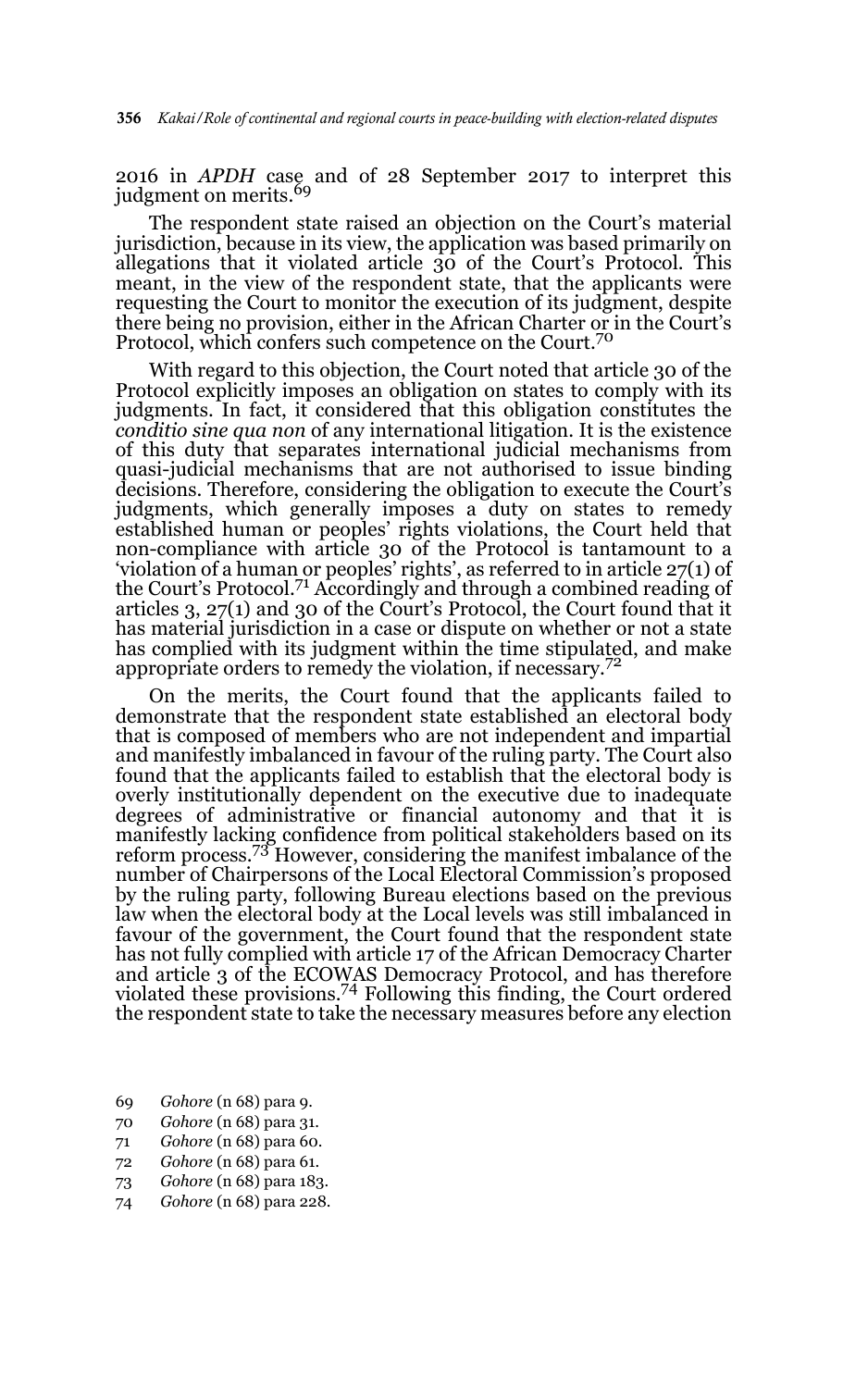to ensure that new Bureau elections, based on the new composition of the electoral body, are organised at the local levels.

In addition, the Court noted the absence of a mechanism to ensure that the process of nomination of members of the electoral body by political parties, especially opposition parties and civil society organisations, are driven by those entities. Accordingly, the Court found that the respondent state has not fully complied with its obligations to ensure public trust and transparency in the management of public affairs and effective citizens' participation in democratic processes as prescribed by article 3(7), article 3(8) and article 13 of the African Democracy Charter. The Court also found that the respondent state has not complied with its obligation to ensure that the electoral body has the confidence of all the political actors, as prescribed by article 3 of the ECOWAS Democracy Protocol. The Court therefore found that the respondent state has violated these provisions.75 As at the time of writing this paper, the issue of implementation of this judgment is still under consideration by the African Court.

## **4.4** *Jebra Kambole v Tanzania***<sup>76</sup>**

The applicant, a public-spirited member of the Tanganyika Law Society, filed the application contesting the provisions of article 41(7) of the Constitution of the United Republic of Tanzania. The applicant alleged that Tanzania had violated his rights under the African Charter by maintaining article 41(7) in its Constitution, which bars any court from inquiring into the election of a presidential candidate after the Electoral Commission has declared a winner.<sup>77</sup>

Specifically, the applicant alleged that article 41(7) of Tanzania's Constitution violated his right to non-discrimination, his right to equal protection of the law and the right to have his cause heard, especially the right to appeal to competent national organs against acts violating his fundamental rights as provided for under articles 2, 3(2) and 7(1)(a)<br>of the African Charter, respectively.<sup>78</sup> The applicant also alleged that the respondent state had failed to honour its obligation to recognise the rights, duties and freedoms enshrined in the African Charter and to take legislative and other measures to give effect thereto as stipulated under article 1 of the African Charter.<sup>79</sup>

The Court considered whether article 41(7) of Tanzania's Constitution violated the applicant's right to non-discrimination under article 2 of the African Charter. The Court found that article 41(7) of the Constitution creates a differentiation between litigants in that while Tanzania's courts are permitted to look into any allegation by any

<sup>75</sup> *Gohore* (n 68) para 229.

<sup>76</sup> Application 18/2018, Judgment on Merits and Reparations, 15 July 2020 (*Kambole* case).

<sup>77</sup> *Kambole* (n 76) para 3.

<sup>78</sup> *Kambole* (n 76) para 4.

<sup>79</sup> *Kambole* (n 76) para 5.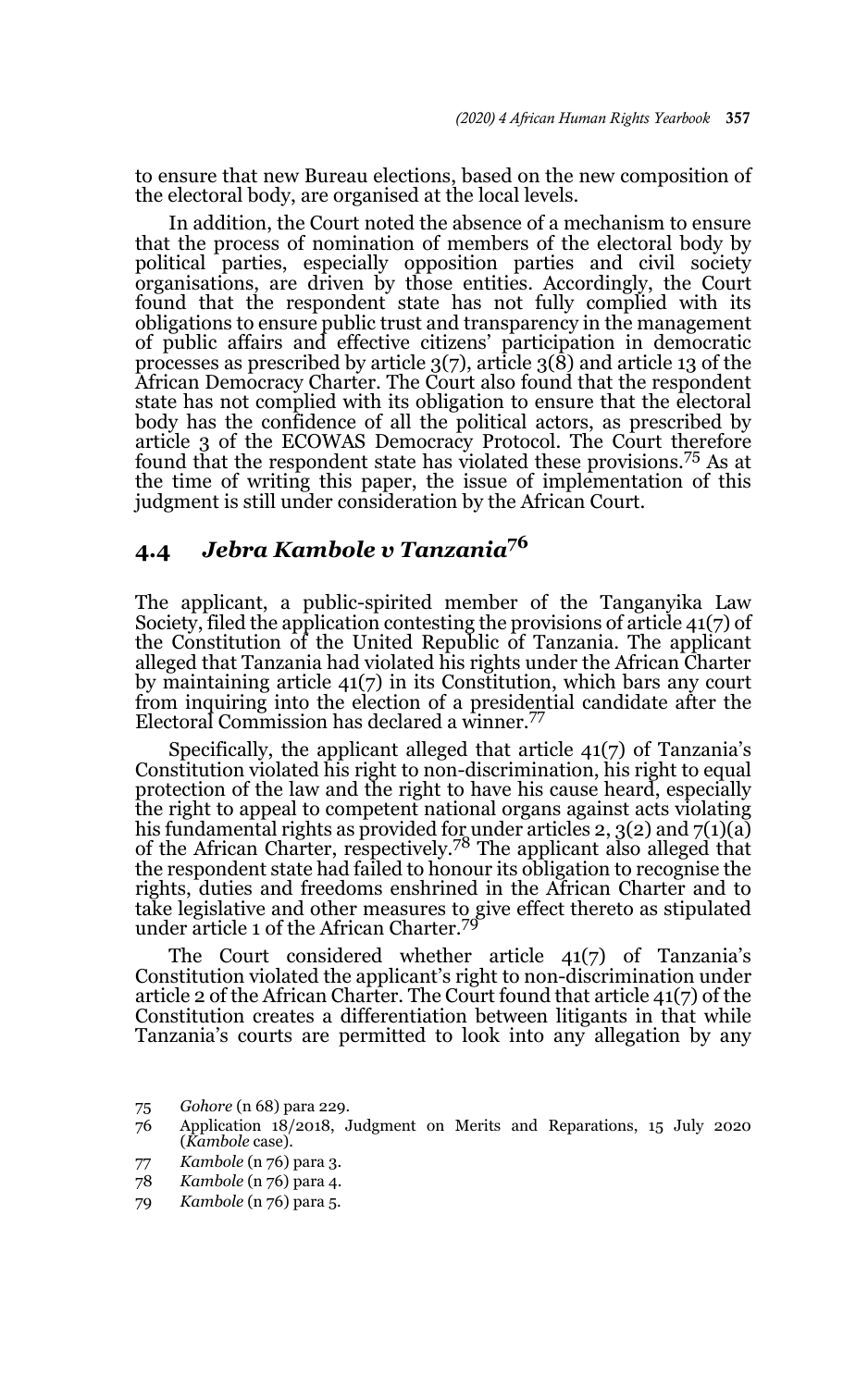litigant, they are not allowed to do so when a litigant seeks to inquire into the presidential election. The result is that those seeking to inquire into the election of a president are, practically, treated differently from other litigants, especially by being denied access to judicial remedies, while litigants with other claims are not similarly barred. The Court held, with six for, and four against, that in the absence of clear justification as to how the differentiation and distinction in article 41(7) of its Constitution is necessary and reasonable in a democratic society, this provision effects a distinction between litigants and that this distinction has no justification under the African Charter.<sup>80</sup> The Court held that this amounted to a violation of article 2 of the African Charter.

In relation to the alleged violation of article  $7(1)(a)$  of the African Charter, the Court noted that among the key elements of the right to a fair hearing, as guaranteed under article 7 of the African Charter, is the right of access to a court for adjudication of one's grievances and the right to appeal against any decision rendered in the process. In this regard, the Court noted that article 41(7) of the Constitution ousts the jurisdiction of courts to consider any complaint in relation to the presidential election after the Electoral Commission has declared a winner. This, the Court reasoned, entails that irrespective of the nature of the grievance or the merits thereof, as long as the same pertains to the declaration by the Electoral Commission of the winner of a presidential election, no remedy by way of a judicial challenge exists to any aggrieved person within the respondent state. The Court also noted that there was nothing in the submissions of the respondent state which established that any of the conditions in article 27(2) of the African Charter were met in order to justify a limitation of the right to have one's cause heard. In the circumstances, the Court held, with nine for, and one against, that article 41(7) of the respondent state's Constitution violated the applicant's rights under article 7(1)(a) of the African<br>Charter.<sup>81</sup>

On the basis of the violations found, the Court ordered the respondent state to take all necessary constitutional and legislative measures, within a reasonable time, to ensure that article  $41(7)$  of its Constitution is amended and aligned with the provisions of the Charter so as to eliminate, among others, any violation of articles 2 and 7(1)(a)<br>of the African Charter.<sup>82</sup> The Court also ordered Tanzania to submit a report within 12 months of the notification of the judgment, on the measures taken to implement the orders and to submit further reports every six months thereafter until the Court is satisfied that there has been full implementation.

- 80 *Kambole* (n 76) para 82.
- 81 *Kambole* (n 76) para 103.
- 82 *Kambole* (n 76) para 118.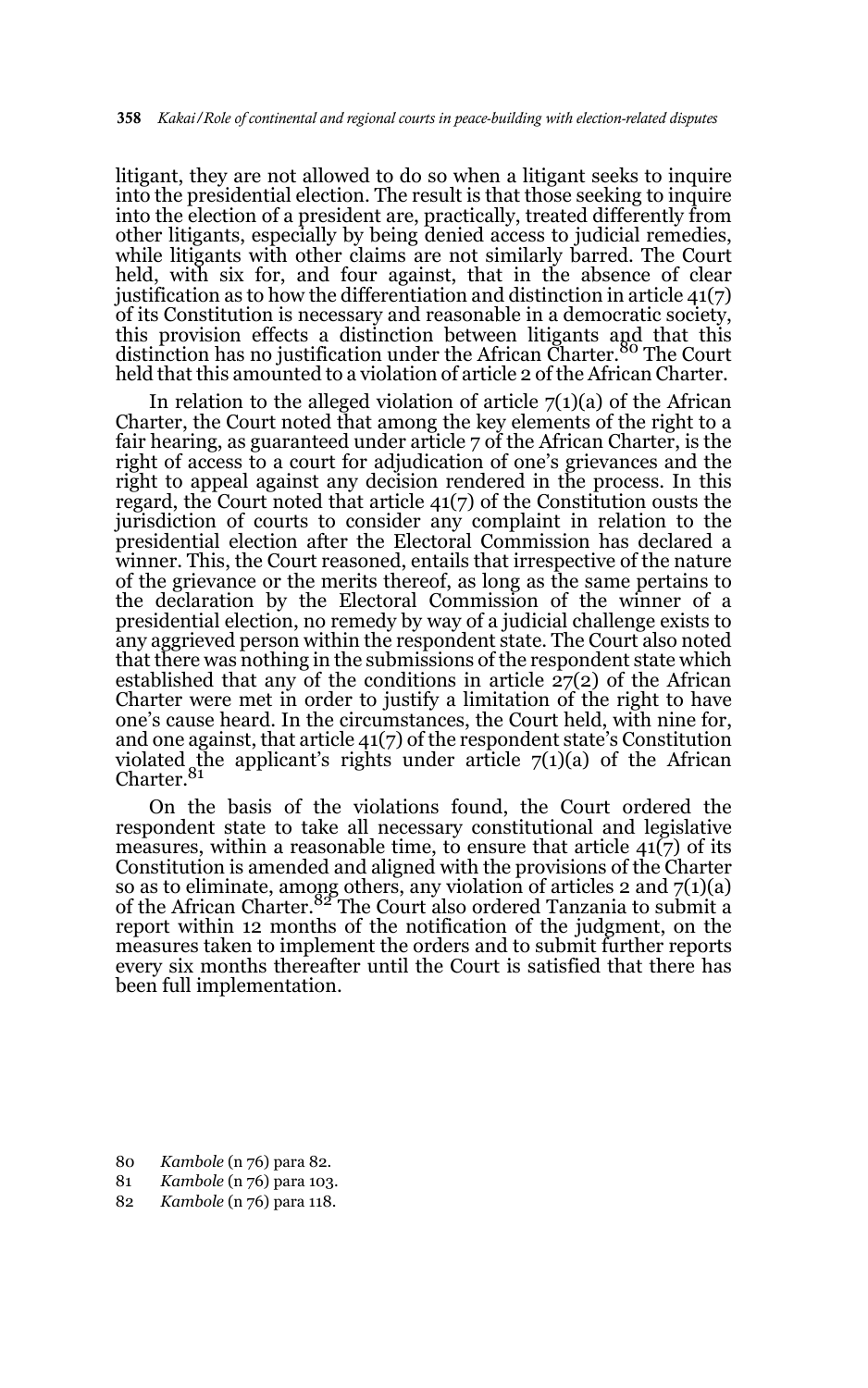## **5 REGIONAL COURTS AS NEW ACTORS IN THE PREVENTION AND MITIGATION OF ELECTORAL CONFLICTS**

Efforts aimed at regional integration within the African continent have led to the formation of Regional Economic Communities (RECs) such as the East African Community (EAC), the Economic Community of West African States (ECOWAS), and the Southern Africa Development Community (SADC). Given that the founding principles of the RECs provide that the protection and promotion of democracy and human rights and respect for the rule of law are part of their fundamental principles or goals, the regional courts formed to adjudicate disputes over regional integration, particularly, the EACJ, the ECOWAS Court, and the SADC Tribunal, have claimed jurisdiction in the protection of<br>democracy and human rights.<sup>83</sup>

However, the SADC Tribunal was disbanded by SADC member states in 2012. It was re-established in 2014 with a revised jurisdiction restricted to inter-state disputes thus it has no competence to adjudicate democracy and human rights related cases filed by<br>individuals.<sup>84</sup>This part of the article is therefore restricted to analysing the approach adopted by the ECOWAS Court and the EACJ in the adjudication of election-related disputes.

#### **5.1 The ECOWAS Court**

Initially established as a court that is primarily charged with the interpretation of the ECOWAS Community law and development of jurisprudence that would deepen economic integration in the Western African region, the ECOWAS Court's jurisdiction has been expanded to include complaints involving human rights violations.85 Thus whereas the ECOWAS Court was initially created to enhance economic integration, its trajectory both with respect to the substantive amendments to its protocol and the nature of the cases instituted before it is being shaped by good governance concerns and socio-political conflicts in the Community.

Though the ECOWAS Court lacks an express mandate to adjudicate over electoral disputes, it has claimed a limited jurisdiction in situations where an electoral cause is inextricably linked to alleged

<sup>83</sup> ST Ebobrah 'Litigating human rights before sub-regional courts in Africa: prospects and challenges' (2009) 17(1) *African Journal of International and Comparative Law* 79-101; LN Murungi & J Gallinetti 'The role of sub-regional courts in the African human rights system' (2010) 7(13) *International Journal on Human Rights* 119-142.

<sup>84</sup> KJ Alter and others 'Backlash against international courts in west, east and southern Africa: causes and consequences' (2016) 27(2) *European Journal of International Law* 293 306-314.

<sup>85</sup> Articles 9(4) and 10(d) of the ECOWAS Community Court Supplementary Protocol (2005).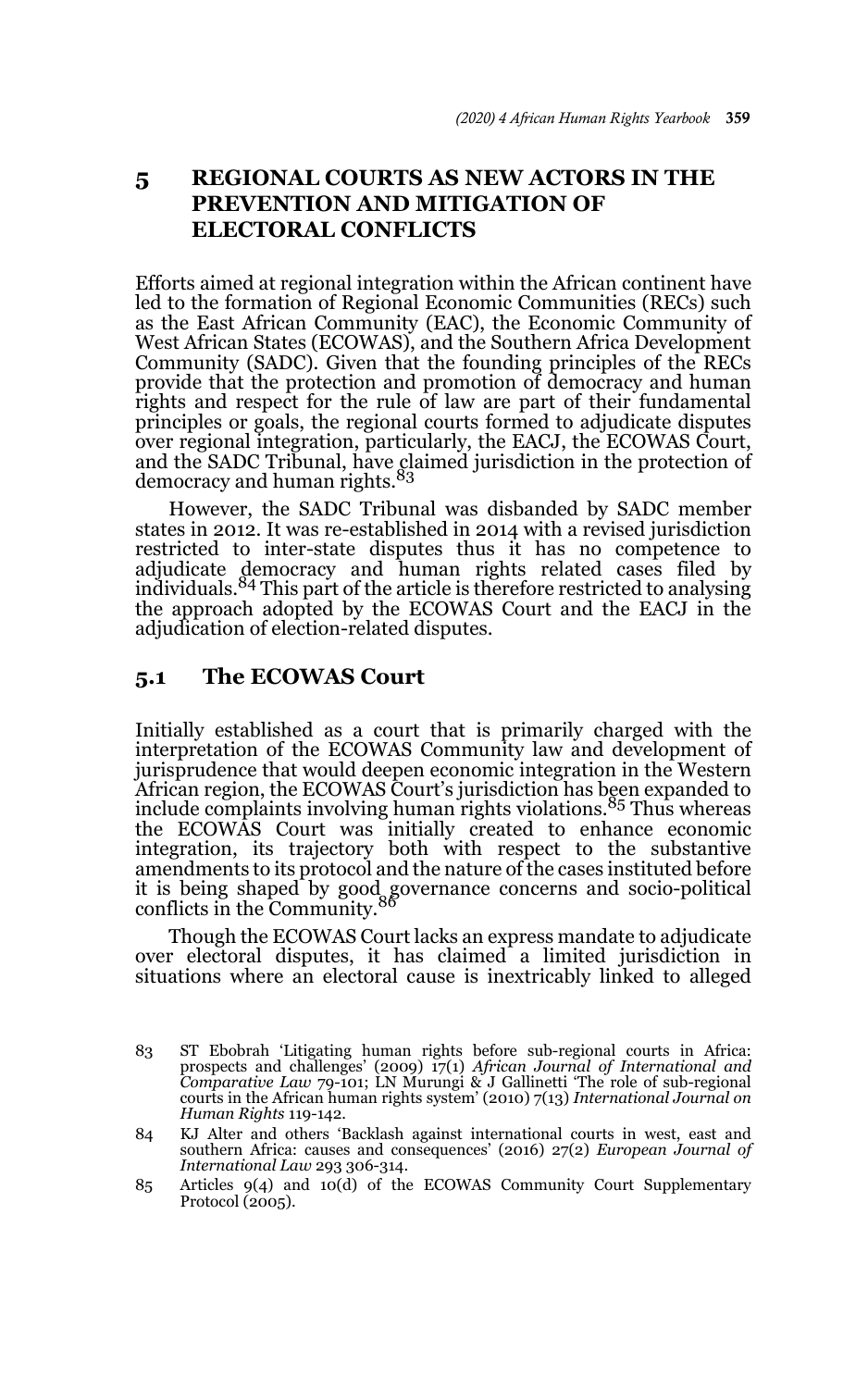human rights violations. Litigants before the Court therefore view it as an important alternative forum to pursue their elections-related claims.

## **5.1.1** *Dr Jerry Ugokwe v Nigeria and Dr Christian Okeke***<sup>88</sup>**

The applicant, a member of the Nigerian House of Representatives whose election had been annulled by the Elections Tribunal and the Federal Appeal Court of Nigeria, alleged an infringement of his right to a fair hearing by the Elections Tribunal and the Nigerian Court of Appeal. He prayed for an interim order restraining the Elections Commission from invalidating his certificate of attestation, granting the said certificate to another person, and an order preventing the Federal National Assembly from relieving him of his position as an Assembly member. The applicant also asked the Court to declare as void the procedures and the judgment delivered by the Elections Tribunal and by the Court of Appeal. The Federal Republic of Nigeria filed a preliminary objection, arguing that the Court lacks the jurisdiction to entertain election disputes.

The Court held that the legal texts applicable confer no general or specific power to adjudicate on election disputes*.* In addition, it found that notwithstanding that a dispute has electoral dimensions, the determination of other rights of the parties may be referred to the Court.<sup>89</sup> Against this premise, the Court proceeded to examine whether the fundamental right of the applicant to a fair hearing was infringed in the course of the hearings before the Elections Tribunal and the Court of Appeal. The Court affirmed that it has jurisdiction in cases of alleged denial of fair hearing.<sup>90</sup> However, the Court dismissed the suit for lack of merit.

In sum the court curved a narrow jurisdictional basis to intervene in electoral causes where human rights violations are implicated in an electoral dispute. In delineating the scope of its jurisdiction, it affirmed that an application filed as an appeal against an election-dispute related decision of the domestic courts of member states would not be within

- 86 See generally KJ Alter and others 'A new international human rights court for west Africa: the ECOWAS Community Court of Justice' (2013) 107 *American Journal of International Law* 737; ST Ebobrah 'Critical issues in the human rights mandate of the ECOWAS Court of Justice' (2010) 54 *Journal of African Law* 1-25; and HS Adjolohoun 'The ECOWAS Court as a human rights promoter? Assessing five years' impact of the Koraou slavery judgment' (2013) 31(3) *Netherlands Quarterly of Human Rights* 342-371.
- 87 OD Akinkugbe 'Towards an analyses of the mega-political jurisprudence of the ECOWAS Community Court of Justice' available at: https://papers.ssrn.com/ sol3/papers.cfm?abstract\_id=3186627 (accessed 23 July 2020).
- 88 Suit No ECW/CCJ/JUD/02/05, Judgment No ECW/CCJ/JUD/03/05, 7 October 2005 (*Ugokwe* case).
- 89 *Ugokwe* (n 88) para 19; See also similar reasoning in *Sule Audu et al v The Federal Republic of Nigeria,* Suit No ECW/CCJ/APP/02/16, Ruling of 20 March 2017; and *Omar Jallow & Another v Republic of The Gambia,* Suit No ECW/CCJ/ APP/33/16, Judgment No ECW/CCJ/JUD/06/17, 10 October 2017.
- 90 *Ugokwe* (n 88) para 28.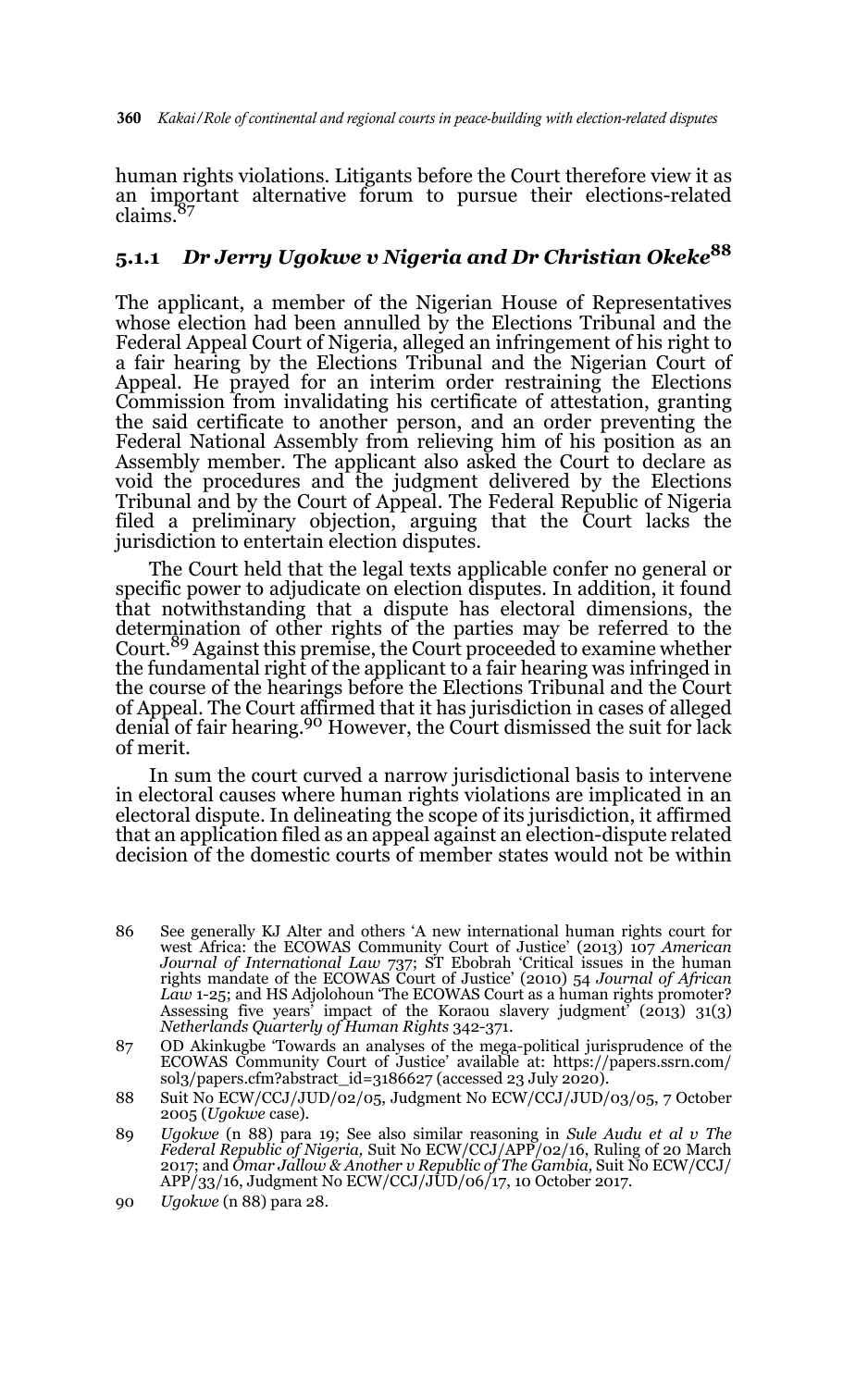the scope of the Court's jurisdiction where a violation of human rights could not be demonstrated.<sup>91</sup>

#### **5.1.2** *Congrès pour la Démocratie et le Progrès (CDP) & others v Burkina Faso***<sup>92</sup>**

The dispute arose out of an amendment to the electoral laws of Burkina Faso that ousted the applicants who were supporters of the former President, Blaise Compaoré from participation in future electoral processes. The Burkina Faso Parliament's position was that the rationale of the transition was to mark a complete break with the previous regime and the governance system of Compaoré. In this way, the exclusion clause would guarantee that the transition was not recaptured *ex post facto* by Compaoré's cadres.<sup>93</sup>

The principal question before the Court was whether the amendment of Burkina Faso's electoral law and its application violated the right of political parties and citizens to participate and vote in elections. The applicants, a group of opposition political parties and individuals, alleged the breach of their fundamental human rights by Burkina Faso's Transitional Government by enacting the impugned amendments to the electoral law. They contended that the new law adopted violates their right to participate freely in elections in Burkina Faso and violates several international legal instruments that Burkina Faso is a party to. On its part, Burkina Faso argued that the Court lacked jurisdiction to entertain the action.

The Court held that although it may lack the jurisdiction to adjudicate over electoral disputes in member states, 'it may be validly seized when it appears that the electoral process is marred by human rights violations, the punishment of which falls within its jurisdiction'.94 Thus in electoral cases that are intertwined with allegations of breach of human rights, the ECOWAS Court will assume jurisdiction.

On the merits, the Court decided that the amendments to the electoral law were in violation of regional and international law and demanded that all obstacles to participation in transitional elections should be lifted.95 The Court explained that there were no justifiable reasons for excluding such a broad number of individuals from

91 *Ugokwe* (n 88) para 32.

<sup>92</sup> Suit No ECW/CCJ/APP/19/15, Judgment No ECW/CCJ/JUG/16/15, 13 July 2015 (*CDP* case).

<sup>93</sup> See in the account in A Witt 'Where regional norms matter: contestation and the domestic impact of the African Charter on Democracy, Elections and Governance' (2019) *Africa Spectrum* 1 9-13; see also A Witt & S Schnabel 'Taking intervention politics seriously: media debates and the contestation of African regional interventions "from below"' (2020) 14 *Journal of Intervention and Statebuilding* 1 6-8.

<sup>94</sup> *CDP* (n 92) para 19.

<sup>95</sup> *CDP* (n 92) para 14.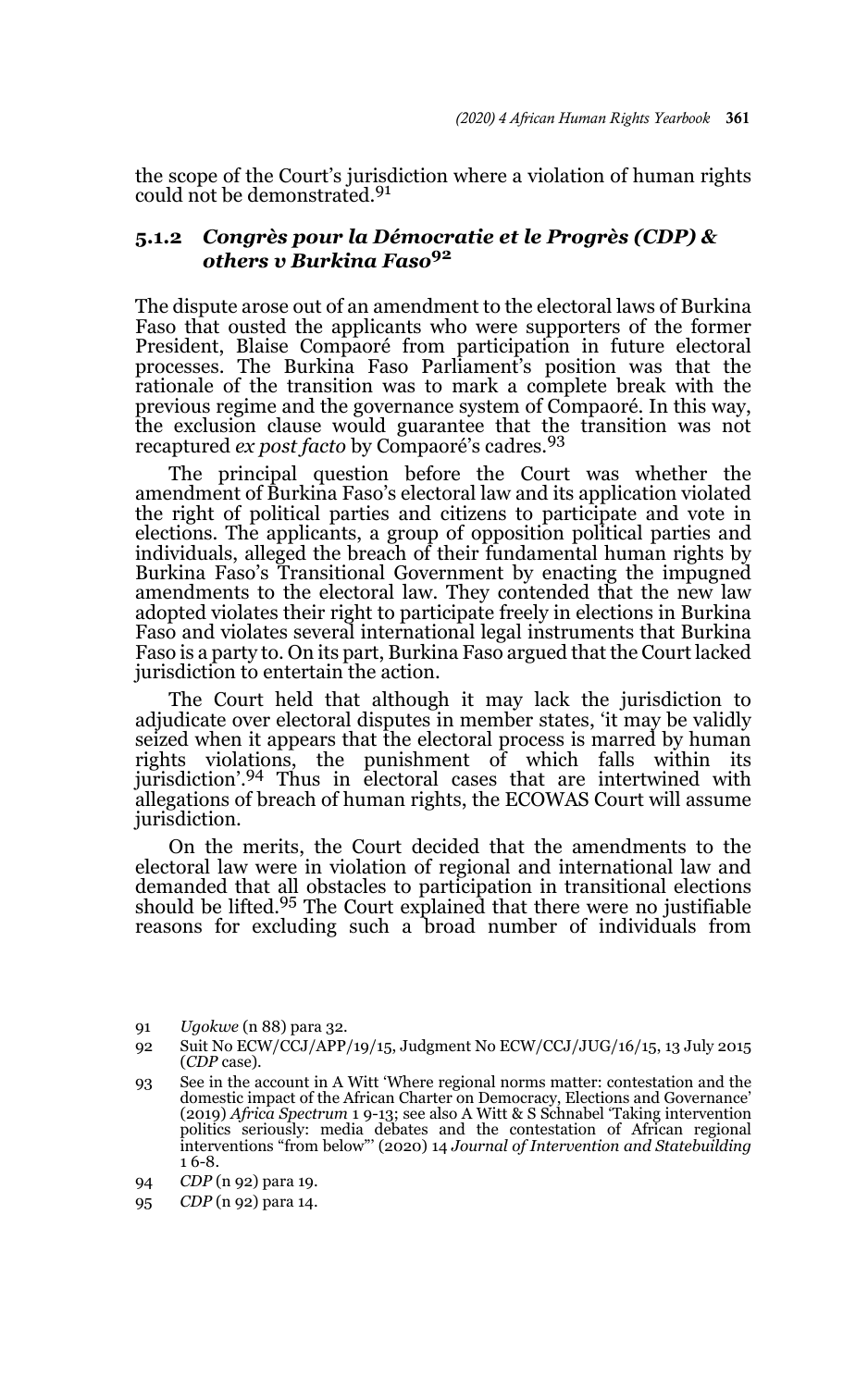participating in democratic elections specifically on the basis of such ambiguous criteria'.<sup>96</sup> Moreover, the Court also claimed that sanctions for unconstitutional changes of government can only be applied against regimes and states – including their leaders – but not the rights of ordinary citizens.<sup>97</sup> And finally, the Court held that the exclusion envisaged by the impugned law was neither legal nor necessary for the stabilisation of the democratic order in Burkina Faso. Rather, it significantly limited the choice of the Burkinabe electorate and thus undermined the competitive character of the elections.98 In terms of compliance, the decision of the Court was rejected by the Burkinabe Transitional Government. The argument for non-compliance was founded on the view that a revision of the electoral code only four months prior to the scheduled elections was impractical.<sup>99</sup>

### **5.1.3** *Centre for Democracy and Development and Center for Defence of Human Rights and Democracy v Mamadou Tandja & Niger***<sup>100</sup>**

The applicants, NGOs based in Niger, asked the ECOWAS Court for declarations that President Mamadou Tandja's decision to remain in power and to organise a constitutional referendum was null and void. They also sought a declaration that the violent suppression of protests was illegal and a violation of the human rights of the people of Niger's freedom of expression, assembly and association. The applicants also sought orders prohibiting President Tandja from organising a referendum, remaining in power beyond December 2009 and dispersing the protests against his plan to run for a third term. The respondents raised a preliminary objection, contending that should the Court find that it is competent to entertain the matter, it would be assuming jurisdiction over a matter that relates to the internal law of a member state, contrary to its powers.

The Court noted that convening an electoral body for a referendum on the Constitution of Niger is an exercise of regulatory power in a sovereign member state. Consequently, the court is not competent to adjudicate on the lawfulness or constitutionality of the acts complained of, or to prohibit the undertaking of such acts. Hence, it declared itself incompetent to prohibit President Tandja or the agents of the Republic of Niger from organising the referendum in order to remain in power or to disperse the protest marches against the organisation of the referendum.

<sup>96</sup> *CDP* (n 92) para 11.

<sup>97</sup> As above.

<sup>98</sup> *CDP* (n 92) para 12.

<sup>99</sup> Witt (n 93) 116.

<sup>100</sup> Suit No ECW/CCJ/APP/07/09, Judgment No ECW/CCJ/JUD/05/11, 9 May 2011.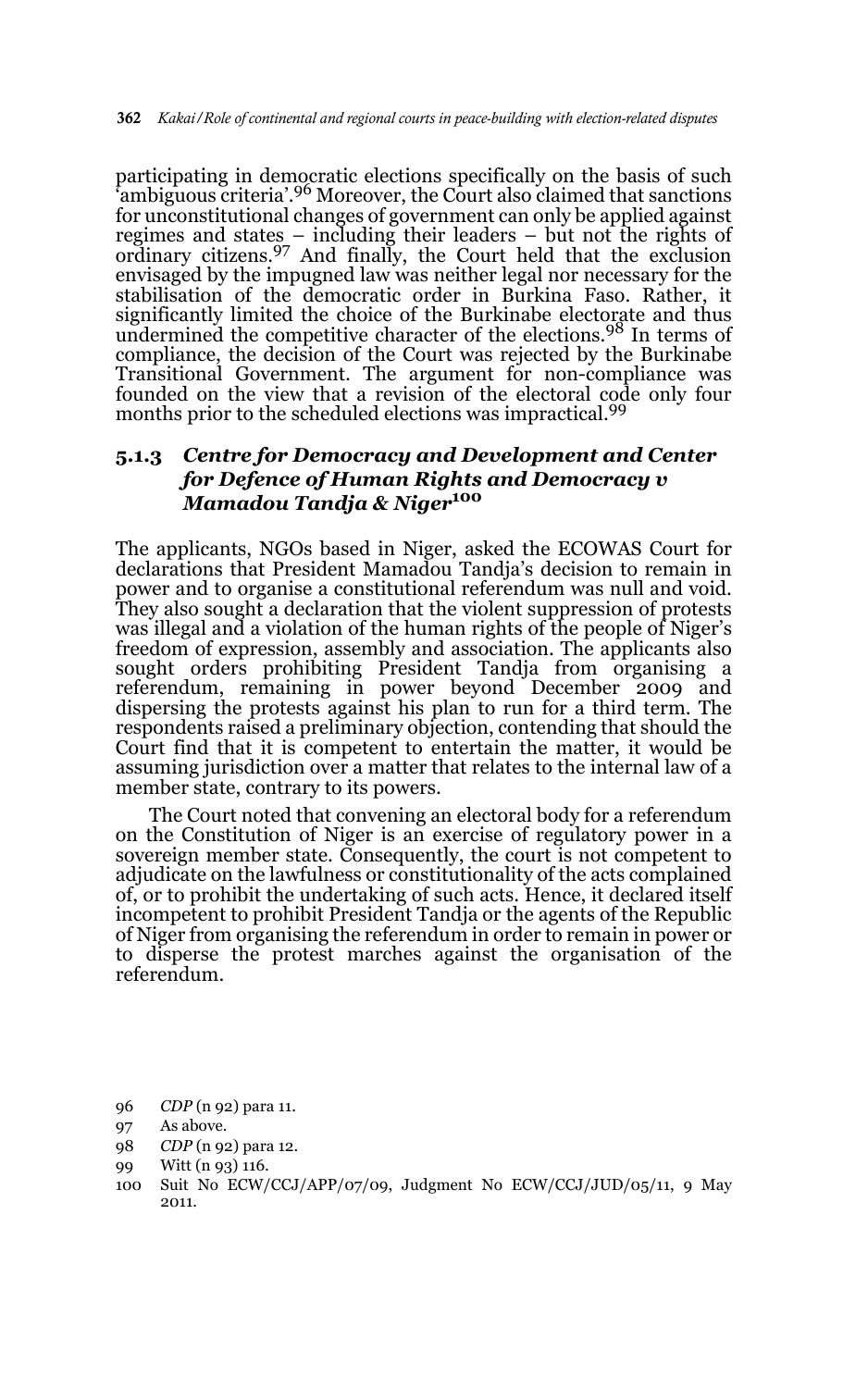## **5.1.4** *Amnesty International Togo & others v Togo***<sup>101</sup>**

The application concerned the allegations by the applicants that, following protests in 2017 in Togo calling for the adoption of presidential term limits, the internet was shut down. The first to seventh applicants, NGOs based in Togo and the eighth applicant, a Togolese journalist and blogger, claimed that the shutting down of the internet infringed their rights to freedom of expression as provided in article 9 of the African Charter and other international human rights instruments.102 The respondent state justified the shutdown as necessary in order to safeguard the national security interest of the country.103 The Court held that it had jurisdiction to hear and determine the matter as allegations relating to human rights violations constitute grounds for the court to assume jurisdiction.<sup>104</sup>

On the merits, the Court declared that shutting down of internet access by the Republic of Togo violated the rights of the applicants to freedom of expression and further directed the respondent state to enact and implement laws, regulations, and safeguards in order to meet its obligations with respect to the right of freedom of expression in accordance with principles contained in international human rights instruments.<sup>105</sup>

# **5.1.5** *Obinna Umeh & others v Nigeria***<sup>106</sup>**

The applicants, public-spirited Nigerian citizens, approached the ECOWAS Court to challenge the electoral laws of Nigeria that proscribed independent candidacy by mandatorily requiring those seeking elective offices to do so on the platform of a registered political party. They argued that section 221 of the Constitution of Nigeria amounts to the denial of their right to direct participation in the government of their country and a violation of article 21 of the Universal Declaration of Human Rights, article 13 of the African Charter and article  $25$  of the ICCPR.<sup>107</sup>

Nigeria argued that what the applicants were asking for is a constitutional amendment, an undertaking which is vested in the people of Nigeria through national and state assemblies and beyond the scope of the power of the Court. It also argued that the Court lacked<br>jurisdiction to hear and determine the dispute.<sup>108</sup> The Court dismissed

- 105 *Amnesty International Togo* (n 101) para 45.
- 106 Suit No ECW/CCJ/APP/48/18, Judgment ECW/CCJ/JUD/10/20, 1 July 2020 (*Umeh* case).
- 107 *Umeh* (n 106) para 11.
- 108 *Umeh* (n 106) para 14.

<sup>101</sup> Suit No ECW/CCJ/APP/61/18, Judgment No ECW/CCJ/JUD/09/20, 25 June 2020 (*Amnesty International Togo* case).

<sup>102</sup> *Amnesty International Togo* (n 101) para 2.

<sup>103</sup> *Amnesty International Togo* (n 101) para 3.

<sup>104</sup> *Amnesty International Togo* (n 101) para 23.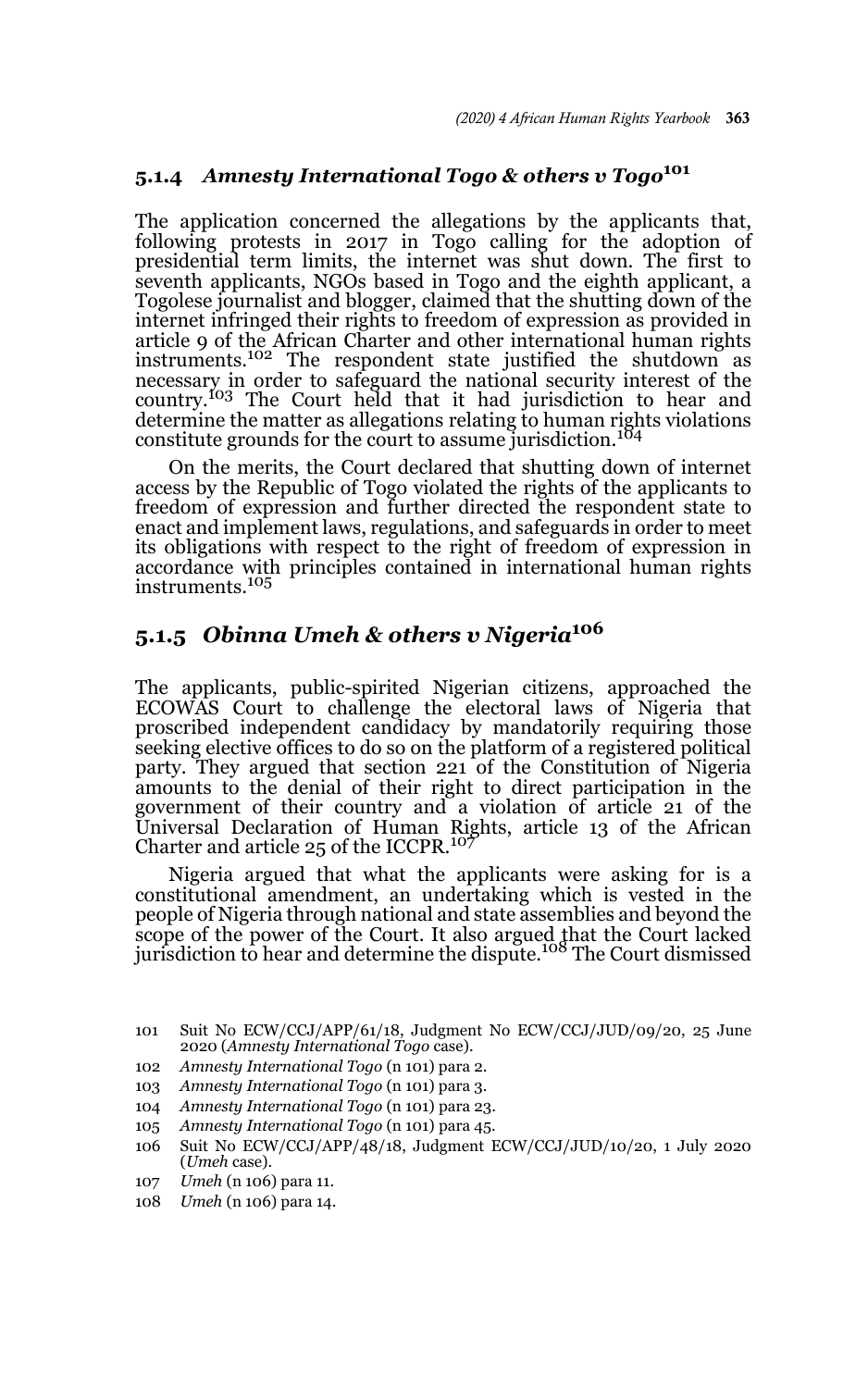the argument that it lacked jurisdiction to entertain the suit. It held that it has competence to compel member states to conform to, or meet their international obligations but does so where necessary by examining any impugned national laws with the view to ascertaining whether indeed any human rights violations occurred.<sup>109</sup>

On the merits, the Court held that it cannot compel Nigeria to amend its Constitution, in the abstract, where there have not been any proven human rights violations. The Court held that section 221 of Nigeria's 1999 Constitution as amended, does not infringe on the applicants' right to participate freely in the government of their country, either directly or through freely chosen representatives in accordance with the provisions of the law.<sup>110</sup>

#### **5.2 The East African Court of Justice**

The East African Court of Justice, (EACJ), is established under the Treaty for the Establishment of the East African Community (the EAC Treaty).<sup>111</sup> In its original structure, the Court had one chamber. However, amendments to the EAC Treaty that came into effect in March 2007 created an Appellate Division, making the Court a twochamber court.112 In terms of jurisdiction, the EACJ is empowered to hear cases 'over the interpretation and application' of the EAC Treaty.113 The Treaty provides that the EACJ 'shall have such other original, appellate, human rights and other jurisdiction *as will be determined* by the Council at a suitable subsequent date'.114 However, the extension of the jurisdiction of the Court to cover human rights disputes is yet to be undertaken.

Despite the absence of an explicit provision on its human rights jurisdiction, the Court has claimed a limited jurisdiction based on the founding principles of the community and adjudicated on human rights and governance disputes. The EAC Treaty provides, that one of its founding principles is 'the recognition, promotion and protection of human and peoples' rights in accordance with the provisions of the African Charter on Human and Peoples' Rights'115 and that one of its operational principles is 'the maintenance of universally accepted

- 110 *Umeh* (n 106) para 83; For comparison, see the contrary reasoning by the African Court in *Tanganyika Law Society, Legal and Human Rights Centre and Reverend Christopher Mtikila v Tanzania* (merits) 2013 1 AfCLR 34; and the South African Constitutional Court in *New Nation Movement NPC and others v President of the Republic of South Africa and others* CCT 110/19 (11 June 2020).
- 111 Treaty for the Establishment of the East African Community, article 24, 30 November 1999, 2144 UNTS 255 (EAC Treaty).
- 112 The EAC Treaty provides that the Court 'shall consist of a First Instance and an Appellate Division,' article 23(2).
- 113 Note 109 above article 27(1); In addition, the EAC Establishment Treaty provides that the role of the Court shall be to 'to ensure the adherence to law in the interpretation and application of and compliance with this Treaty,' article 23(1).
- 114 EAC Treaty, article 27(2).
- 115 EAC Treaty, article 6(d).

<sup>109</sup> *Umeh* (n 106) para 25.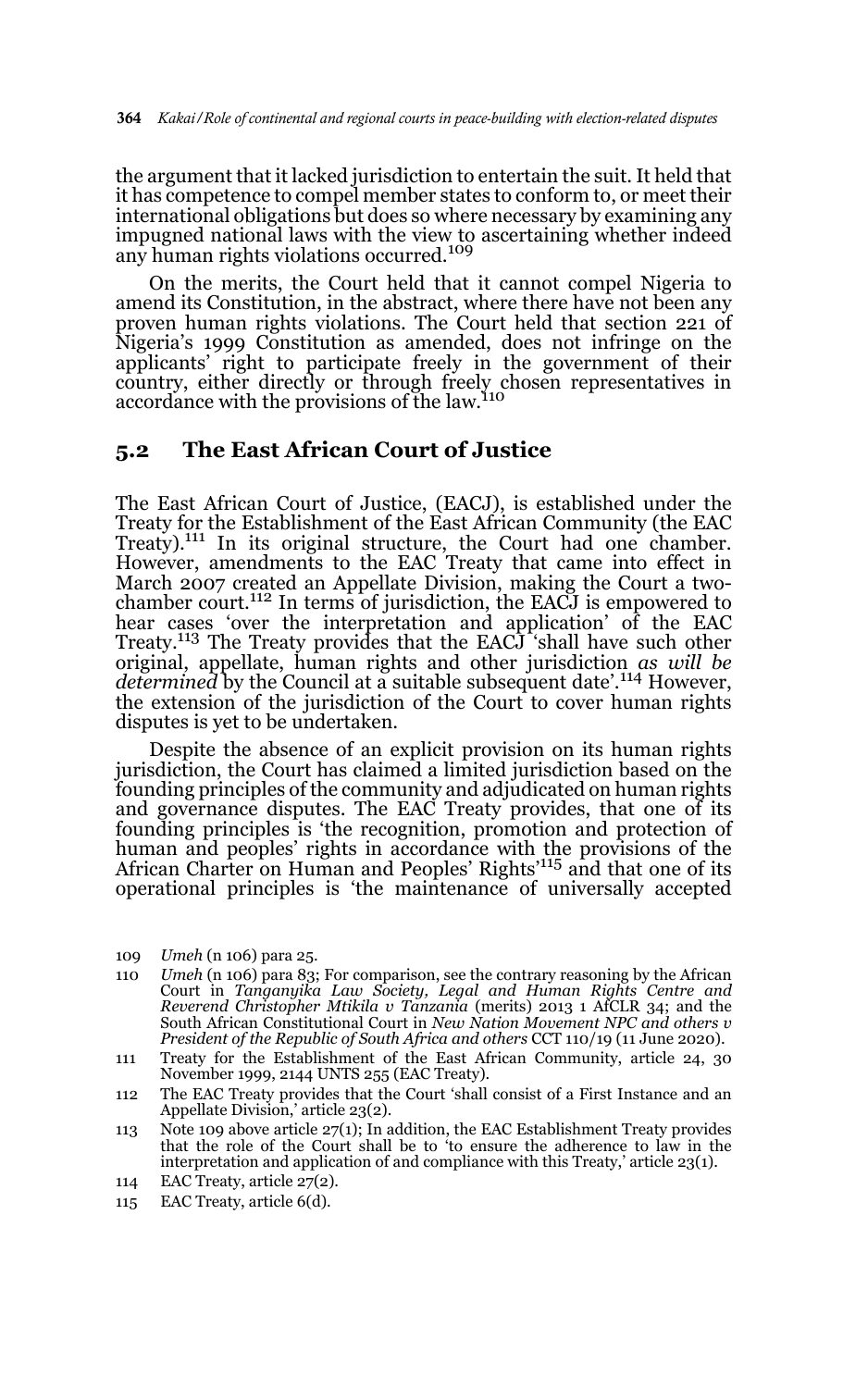standards of human rights'.<sup>116</sup> In many applications before the EACJ, complainants have solely invoked these provisions in requesting declarations from the EACJ regarding violations of their human rights. In a number of cases, the EACJ recognised that it had jurisdiction to deal with alleged violations of the EAC Treaty, that in the end could amount to human rights violations, and that some human rights violations were direct violations of the Treaty itself.117 Thus, a major feature of the EACJ is the manner in which it has repurposed its original mandate over trade disputes to adjudicate what are,<br>essentially, human rights cases.<sup>118</sup> There have been several attempts to utilise this limited human rights jurisdiction claimed by the EACJ to litigate on election-related cases arising from Partner states.

#### **5.2.1** *Sitenda Sebalu v The Secretary General of the East African Community***<sup>119</sup>**

In this case, a Ugandan citizen applied to the EACJ challenging a decision of the Ugandan Supreme Court in a parliamentary election petition, which was decided against him. The applicant came to the EACJ intending to further appeal the Ugandan Supreme Court's judgment since, in his view, he still had a right of appeal to the EACJ under articles  $6, 7(2), 8(1)(c), 23, 27(1)$  and 30 of the EAC Treaty and Rules 1(2) and 21 of the EACJ Rules of Procedure. The respondent state argued that the EACJ lacked appellate jurisdiction from the decisions of domestic courts of the Partner states. The Court found that article 23 of the EAC Treaty confers an appellate jurisdiction which is internal within the EACJ itself, namely, from the First Instance Division to the Appellate Division but that it is not competent to hear appeals from decisions of national courts in electoral disputes.

116 EAC Treaty, article 7(2).

- 117 See for example *James Katabazi and 21 others v Secretary General of the East African Community and others*, 1 November 2007 (EACJLR) (2005-11) 58, para 39; *Plaxeda Rugumba v The Secretary General of the East African Community and Another,* 30 November 2011, EACJLR (2005-11) 226 236-38, paras 42, 43 and 45: *Samuel Mukira Mohochi v The Attorney General of the Republic of Uganda,* 17 May 2013, EACJLR (2005-11) 274 281, para 25; *Venant Masenge v The Attorney General of the Republic of Burundi*, 18 June 2014, EACJLR (2012-15) 136 141, para 29.
- 118 See in this regard JT Gathii 'Mission creep or a search for relevance: the East African Court of Justice's human rights strategy' (2013) 24 *Duke Journal of Comparative and International Law* 249, 277; V Lando 'The domestic impact of the decisions of the East African Court of Justice' (2018) 18 *African Human Rights Law Journal* 463-485; A Possi 'The East African Court of Justice: towards effective protection of human rights in the East African Community' (2013) 17(1) *Max Planck Yearbook of United Nations Law Online* 173.

<sup>119</sup> Reference No 1 of 2010, Judgment of 30 June 2011.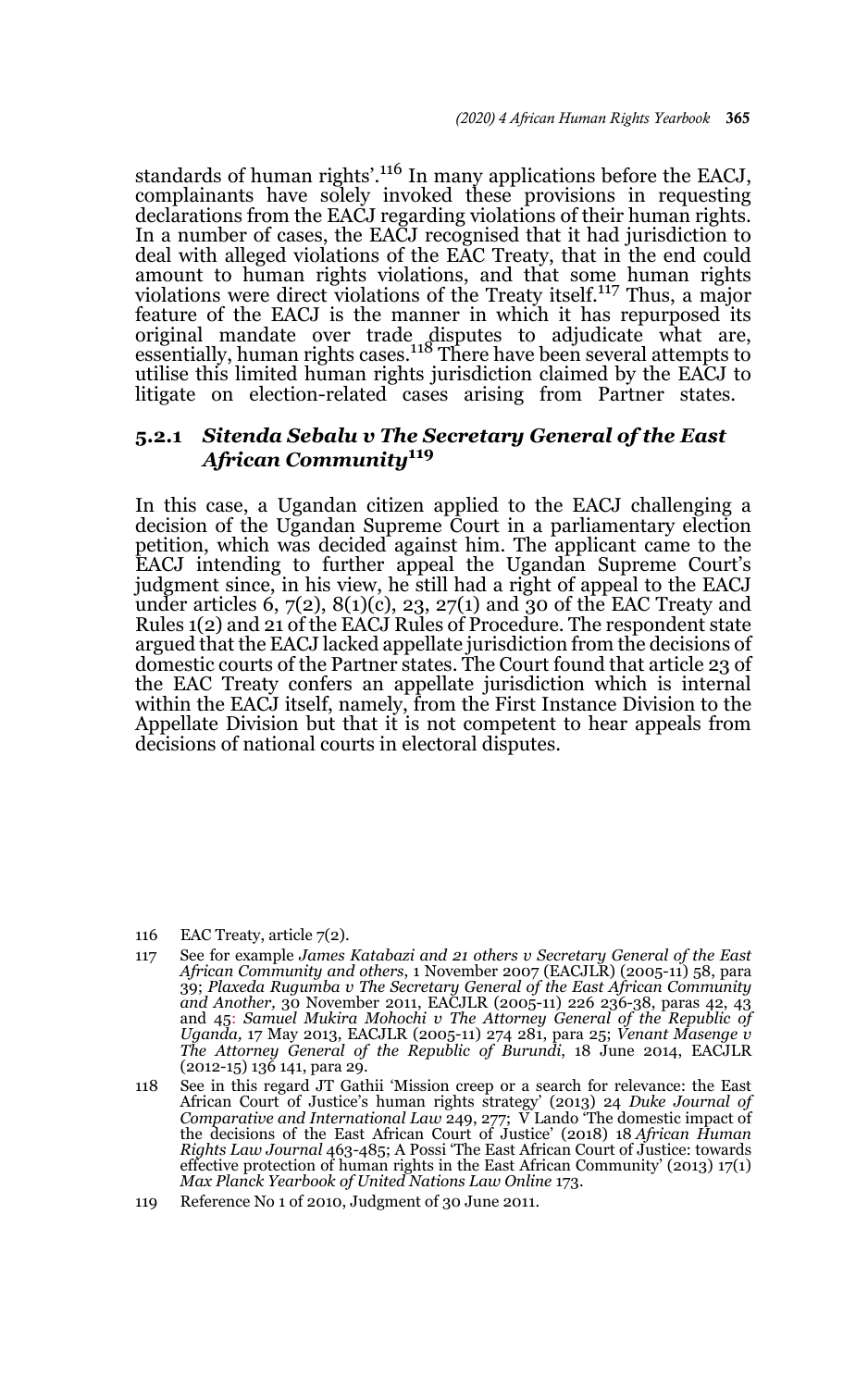#### **5.2.2** *East African Civil Society Organization Forum v The Attorney General of the Republic of Burundi and 2 others***<sup>120</sup>**

This reference sought to challenge the decision of the Constitutional Court of the Republic of Burundi in so far as it endorsed the legality of Mr. Pierre Nkurunziza's participation as a candidate in Burundi's 2015 presidential election. The applicant, a platform of civil society organisations in East Africa, faulted the impugned decision for purportedly violating the Arusha Peace and Reconciliation Agreement for Burundi, 2000 (Arusha Accord), as well as the Constitution of the Republic of Burundi and, consequently, the EAC Treaty.

Despite the provisions of the Arusha Accord and article 96 of the Burundi Constitution, President Nkurunziza was nominated as a presidential candidate for a third term. Fourteen senators of the Burundi Senate filed a case in the Constitutional Court of Burundi seeking interpretation of articles 96 and 302 of Burundi Constitution. The Constitutional Court validated President Nkurunziza's nomination for the presidential election. President Nkurunziza participated in the 2015 Burundi presidential election and was subsequently declared the winner.<sup>121</sup>

The crux of the reference was that the nomination and participation of Mr. Pierre Nkurunziza in the 2015 Burundi presidential election, despite his having been twice elected as the President of Burundi, contravened the Arusha Accord, the Burundi Constitution and the EAC Treaty. The applicant faulted the decision of the Constitutional Court of Burundi for violating Burundi's domestic law and the EAC Treaty. The applicant argued that the violation of the national laws and Community Law by an organ of an EAC Partner state, would amount to a violation of the rule of law principle enshrined in article 6(d) and 7(2) of the EAC Treaty.

The Court held that it was rightly seized with the duty to interrogate whether Burundi's Constitutional Court had complied with the principles of the rule of law and good governance as enshrined in the<br>EAC Treaty.<sup>122</sup> The Court went on to hold that it would review a judicial decision of a domestic court of a Partner state, first, where it established on the face of the record that, the decision depicted outrage, bad faith, and wilful dereliction of judicial duty, and, secondly, where no action, or manifestly insufficient action has been taken by the appropriate judicial disciplinary body to deal with the said decision.<sup>123</sup> The EACJ held that the decision and reasoning of the Constitutional Court of Burundi could not be categorised as an outrageous judicial decision, so as to invoke state responsibility attributable to the respondent state.

<sup>120</sup> Reference No 2 of 2015, Judgment of 3 December 2019 (*East African CSO Forum* case).

<sup>121</sup> *East African CSO Forum* (n 120) para 6.

<sup>122</sup> *East African CSO Forum* (n 120) para 26.

<sup>123</sup> *East African CSO Forum* (n 120) para 43.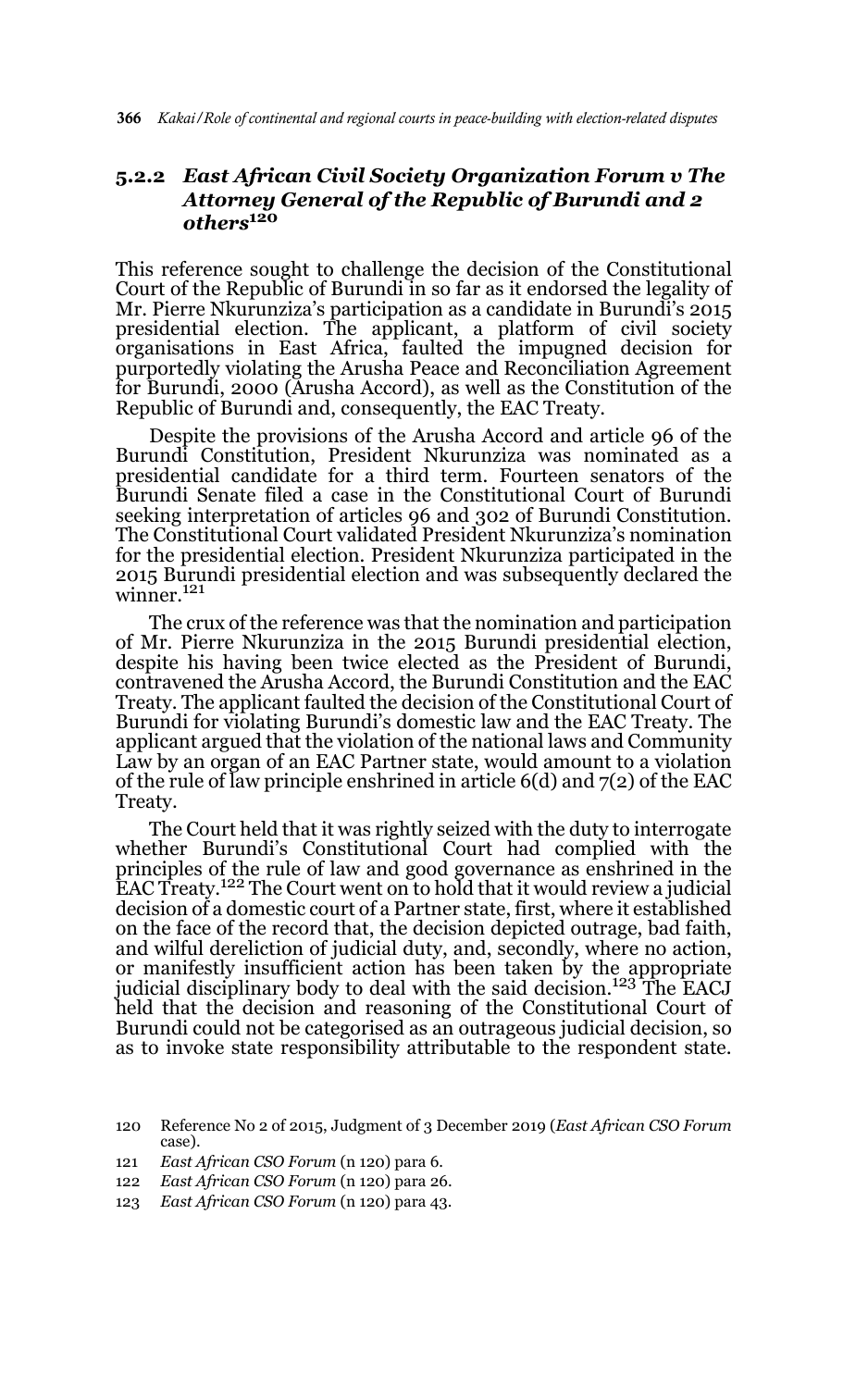Thus, the EACJ's international judicial review mandate was improperly invoked.<sup>124</sup>

# **6 LESSONS FROM THE JUDICIALISATION OF ELECTORAL CONTESTS AT THE AFRICAN COURT AND REGIONAL COURTS IN AFRICA**

The preceding part depicts the emergence of a continental and regional electoral adjudication regime centred on the activity of the African Court and regional courts which have claimed an adjudicatory mandate in electoral disputes. It is thus arguable that the African Court and regional courts in Africa are becoming alternative avenues for resolution of electoral disputes. This development conforms to the recent trend of judicialisation of (mega) politics, which includes subjecting electoral outcomes and other foundational collective identity questions, and nation-building processes to judicial resolution.<sup>125</sup>

The evolving jurisprudence of the courts under study shows that cases involving election related disputes or complaints have been brought before these courts when litigants are dissatisfied with the fairness of the determinations by domestic courts or domestic processes. The African Court and regional courts have thus provided an avenue to peacefully channel electoral disputes for judicial resolution. In this sense, these courts are not only deciding and affirming the human rights of these litigants, but they also provide a forum to challenge restrictive and non-compliant electoral practices.<sup>126</sup> By doing so, the courts clarify the applicable international, continental and regional human rights standards applicable to the various aspects of the electoral process that the states should adhere to. States' adherence to these standards will enhance confidence in the electoral process and consequently acceptance of the outcomes of the electoral contests and legitimacy of those elected. When electoral disputes and conflicts are managed within the relevant legal frameworks, this ultimately impacts on democratic progress, stability and peace and security in the polity.

The jurisprudence developed by the African Court and the regional courts shows that the interplay between human rights and democratisation cannot be ignored and that these two concepts are two sides of the same coin. This can be seen in the approach adopted by these two courts with regard to their material jurisdiction. They have used the express human rights mandate to claim a role in adjudicating election-related disputes. Thus although no court under study has been granted an express jurisdiction to adjudicate electoral disputes, election-related cases, as seen in the *Christopher Mtikila, APDH*, *Suy*

<sup>124</sup> *East African CSO Forum* (n 120) para 49.

<sup>125</sup> R Hirschl 'The judicialization of mega-politics and the rise of political courts' (2008) 11 *Annual Review of Political Science* 93-118.

<sup>126</sup> JT Gathii 'Introduction to the book' Available at: https://papers.ssrn.com/sol3/ papers.cfm?abstract\_id=3630722 (accessed 23 July 2020).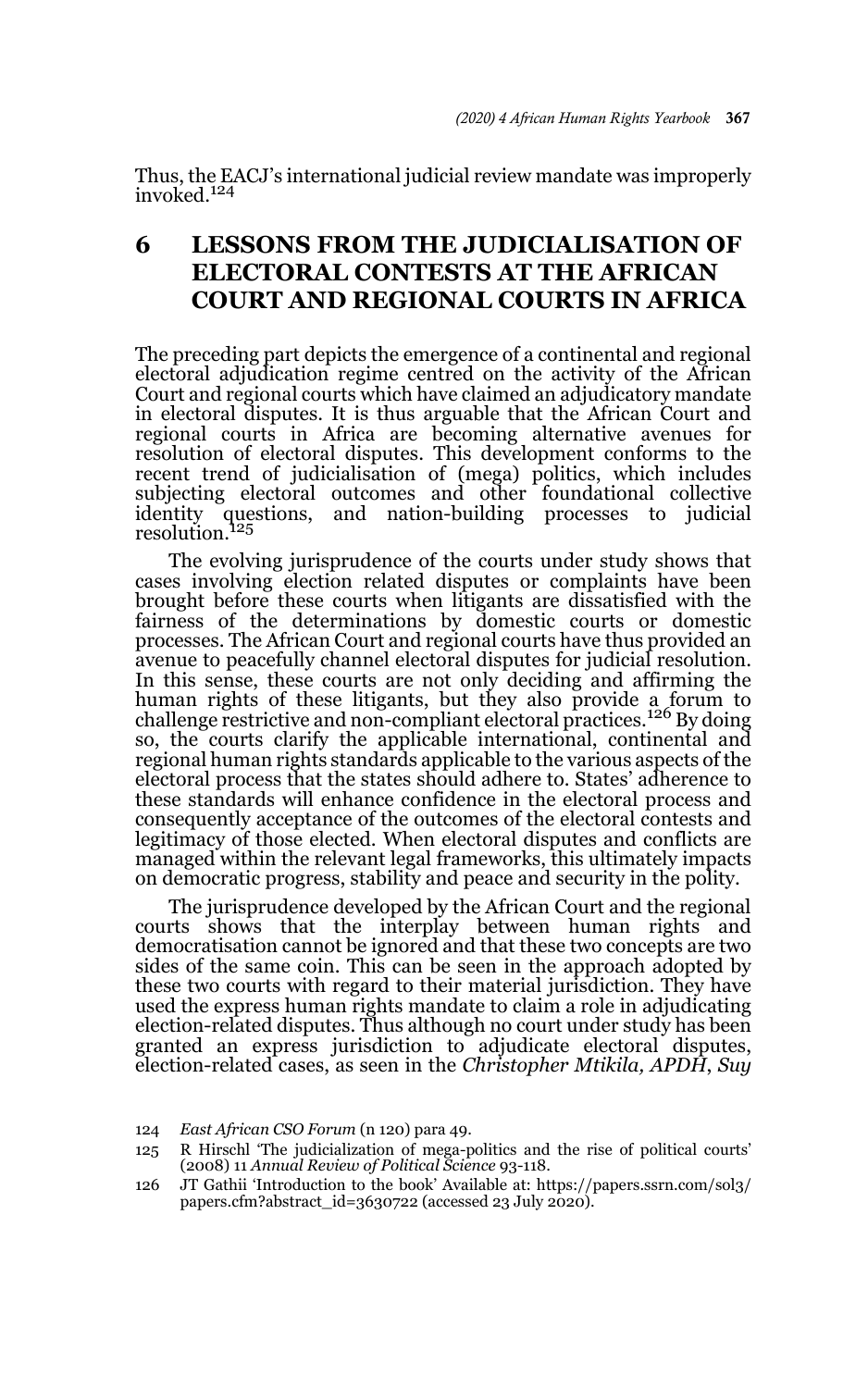*Bi Gohore* and *Jebra Kambole* cases by the African Court and the *Jerry Ugokwe* case by the ECOWAS Court, still reach these courts by way of raising human rights violations, over which the courts have jurisdiction. It can therefore be argued that although states may be reluctant to expressly grant jurisdiction over electoral-related disputes to supranational courts, certain aspects of the conduct of elections (such as the rights to participation, freedom of expression and association and access to an appeal or to a remedy when aggrieved with the conduct of elections) will continue to reach these supranational courts.<sup>127</sup>

The cases discussed exemplify an increasing expectation that the African Court and regional courts will adjudicate electoral conflicts, which often go to the heart of democratic politics on the continent. The cases also illustrate the centrality of human rights in resolving electoral disputes and conflicts. The inter-linkage between human rights and peacebuilding therefore means that these courts are emerging actors in resolving electoral disputes and conflicts and therefore in peacebuilding in general.

In view of the fact that the African Court and regional courts are not appellate courts with regard to decisions of national courts, litigants bring election-related disputes before the former courts, as claims of violations of treaty obligations that fall within their jurisdiction. The African Court and regional courts have also become important venues to channel political conflict where intractable conflicts are incapable of being channelled through domestic institutions. These include challenges to constitutional provisions as can be seen in the jurisprudence of the African Court in the *Christopher Mtikila*, and<br>J*ebra Kambole* cases.<sup>128</sup>

It is arguable that these courts are in the process of shaping a continental and regional normative system regarding the common problem of electoral conflicts. The emerging democratisation jurisprudence might be characterised as aimed at facilitating the creation of a democratic public sphere. That is, a significant zone of freedom for individual citizens, civil society organisations and political actors to engage in meaningful deliberation concerning key questions and challenges for the democratic community.<sup>129</sup>

The African Court and the ECOWAS Court have tried to construct the minima of a democratic constitutional order through their elections-related case law. They have done this through the upholding of core democratic rights, and shaping an inclusive and fair electoral

<sup>127</sup> O Kaaba 'The challenges of adjudicating presidential election disputes in Africa: Exploring the viability of establishing an African supranational elections tribunal' unpublished LLD Thesis, University of South Africa, 2015 216.

<sup>128</sup> See also *General Kayumba Nyamwasa and others v Rwanda* (interim measures) 2017 2 AfCLR 1, where the African Court declined to grant the applicants' prayer for provisional measures to stop a referendum on constitutional amendments allowing the President of the Republic of Rwanda to run for a third term from the previously constitutionally stipulated two-term presidential term limit.

<sup>129</sup> TG Daly *The alchemists: questioning our faith in courts as democracy-builders* (2017) 154.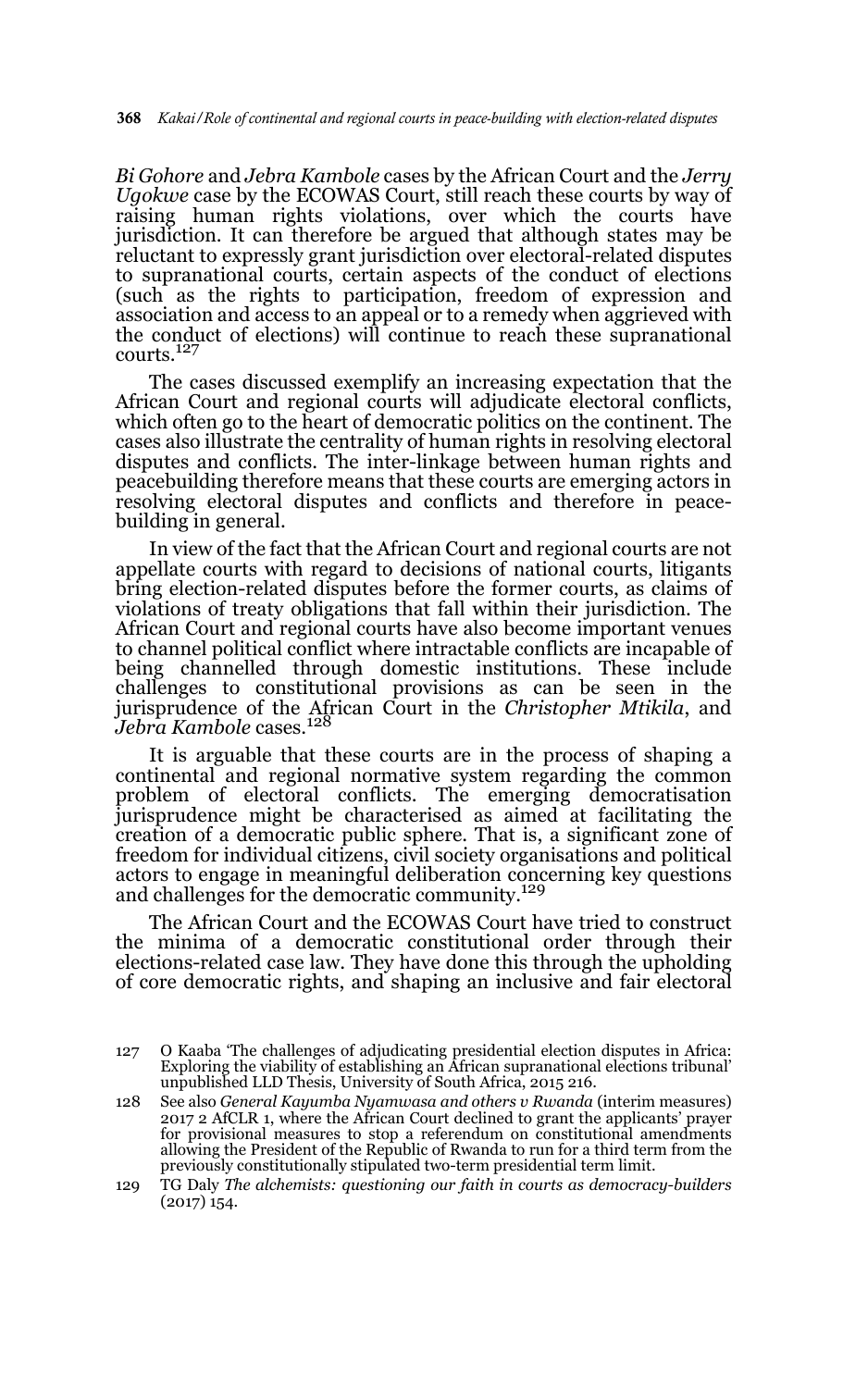system as shown in the *Christopher Mtikila, Jebra Kambole*, and *APDH* and *Suy Bi Gohore* cases by the African Court and the *Congrès pour la Démocratie et le Progrès* by the ECOWAS Court. The courts have claimed jurisdiction in matters that involve shaping electoral rules with the aim of ensuring a genuinely representative political system, insofar as these relate to the respect of human rights. With the wide material jurisdiction of the African Court and the ECOWAS Court's express human rights jurisdiction despite the caveat that it only deals with 'human rights questions' and not the internal laws of member states, these two courts symbolise great potential in this regard.

The EACJ's electoral adjudication has been comparatively light in contrast to the jurisprudence of the ECOWAS Court. This is arguably due to the fact that the EAC has a limited normative framework on human rights and democracy. The EAC Treaty, has no stand-alone provision elaborating on the conduct of democratic elections in Partner states and the term democracy is mentioned cursively.<sup>130</sup> Should the EAC Partner states adopt a human rights protocol expressly granting the EACJ human rights jurisdiction, there will be a clearer and wider framework for its consideration of election-related disputes.

The African Court and regional courts benefit from a range of advantages that makes them ideal for resolution of election-related conflicts. They are good alternatives in case of shortcomings in the domestic courts such as those related to concerns around judicial independence. Moreover, they might be more easily perceived as neutral since they do not have a particular stake in the outcome of the case. In the case of the African Court, judges are required to recuse themselves in matters filed against the state of which they are nationals.131 Thus, another way of strengthening election-related conflict prevention and resolution is to ensure that both domestic and regional courts have express jurisdiction and capacity to deal with these conflicts, so that the strengths of the national, regional and continental levels of adjudication can be effectively leveraged.<sup>132</sup>

The increasing recourse to African Court and regional courts in resolving electoral conflicts signals a growing trend in Africa where judicial institutions at regional and continental levels are beginning to matter in ways that may not have been envisaged. Scholarly and other writers alike have traditionally depicted Africa as a place where formal institutional rules are largely irrelevant.<sup>133</sup> However, as shown in this article, political actors are increasingly seeking to resolve their electoral

<sup>130</sup> Kaaba (n 127) 150.

<sup>131</sup> Article 22 of the Court's Protocol and Rule 9(2) of the Rules of the African Court (25 September 2020) provide that a judge who is a national of a state that is a party to a case shall not hear that case; see also AA Olowofoyeku 'Sub-regional courts and the recusal issue: emergent practice of the East African Court of Justice' (2012) 20(3) *African Journal of International and Comparative Law* 365-387.

<sup>132</sup> N Hadjigeorgiou *Protecting human rights and building peace in post-violence societies* (2020) 147.

<sup>133</sup> DN Posner & DJ Young *'*The institutionalization of political power in Africa' (2007) 18(3) *Journal of Democracy* 126 127.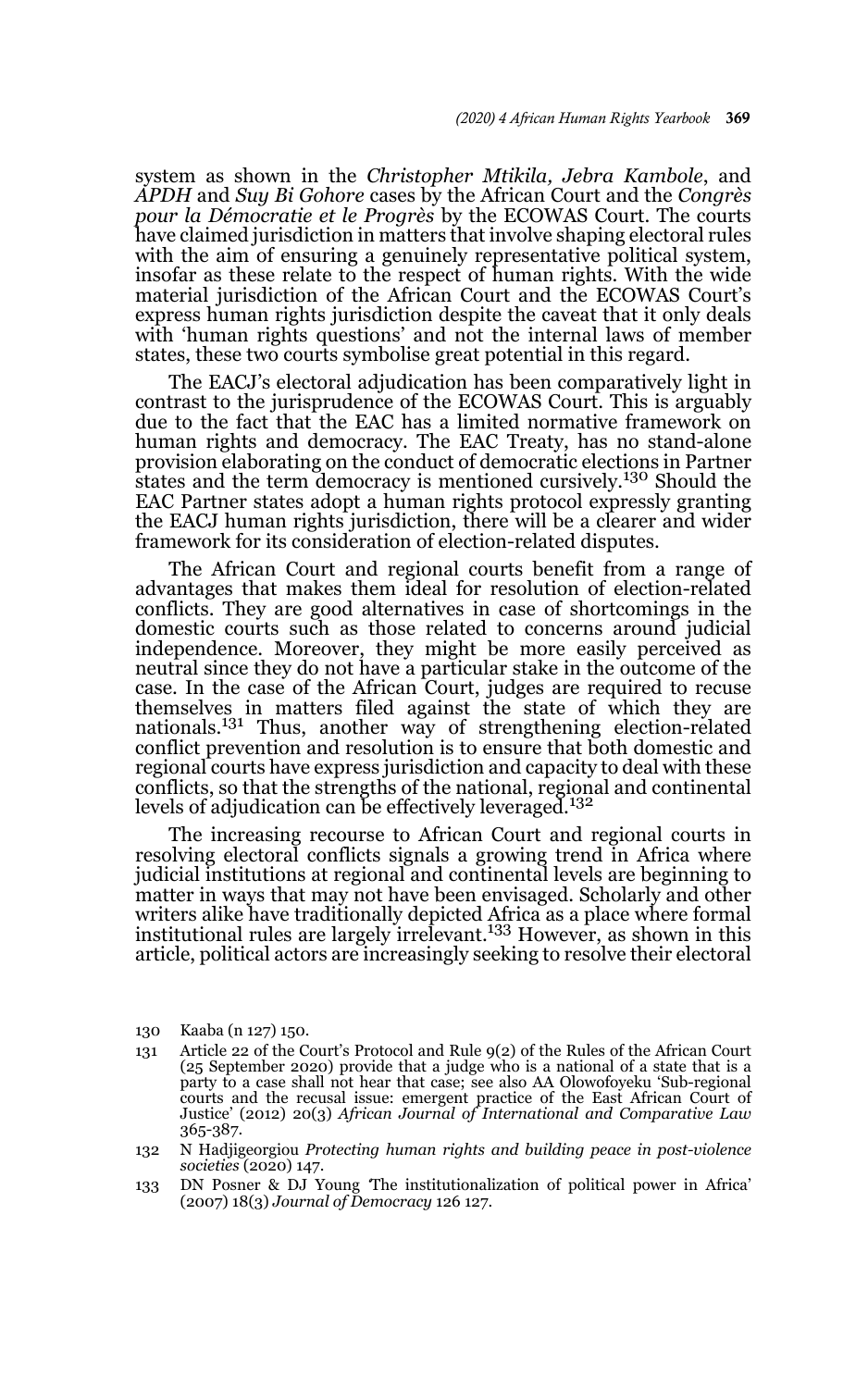grievances through judicial means and thus the African Court and regional courts are coming to matter much more than they used to, and have displaced violence as the primary means of resolving such conflicts.

It is to be noted that, for the African Court to exercise jurisdiction over applications filed by individuals and NGOs, the state concerned must have made a declaration in this regard, as required under Article 34(6) of the Court Protocol. Of the 30 state parties to the Court Protocol, only ten have made this declaration.134 However, the possibilities of accessing the African Court in election-related disputes is facing a new threat with four of the ten states that had recognised the jurisdiction of the Court to receive cases filed by individuals and NGOs withdrawing the declarations. The countries that have withdrawn their declarations are Rwanda, in February 2016, Tanzania, in November 2019, and Benin and Côte d'Ivoire, in March and April 2020, respectively.135 It is noteworthy that the election-related disputes adjudicated by the African Court and analysed in this article, were against Rwanda, Tanzania, Benin, and Côte d'Ivoire. To ensure that the role of the African Court in adjudicating election-related disputes is strengthened, the state Parties to the Court Protocol that have withdrawn their declaration should be encouraged to redeposit them and those states have not done so, to do so.

Despite the fact that 25 member states of the African Union are not party to the Court's Protocol, the Court's democratisation jurisprudence has an impact on them by virtue of their ratification of the African Charter and other international and regional human rights instruments. Through its interpretation of these instruments, the African Court elaborates normative standards that apply to all state Parties to these instruments. For example, in terms of a spill-over effect, the Court's determinations in the *APDH* and *Gohore* cases are expected to influence how other African states compose and structure their election management bodies. In these cases, the African Court set minimum standards for the independence and impartiality of electoral management bodies, which if adhered to, will improve their legitimacy and acceptance of results of elections they conduct, therefore reducing the likelihood of occurrence of electoral violence on the continent.

## **7 CONCLUSION**

Electoral disputes are acknowledged as one of the sources of conflicts and instability in Africa. This context has resulted in the African Court and regional courts providing channels for peaceful resolution of

<sup>134</sup> Status List as at 22 September 2020, on the state parties to the Court Protocol and those that have made the Declaration (on file with author).

<sup>135</sup> For analysis see SH Adjolohoun 'A crisis of design and judicial practice? Curbing state disengagement from the African Court on Human and Peoples' Rights' (2020) 20 *African Human Rights Law Journal* 1-40; and TG Daly & M Wiebusch 'The African Court on Human and Peoples' Rights: mapping resistance against a young court' (2018) 14 *International Journal of Law in Context* 294-313.